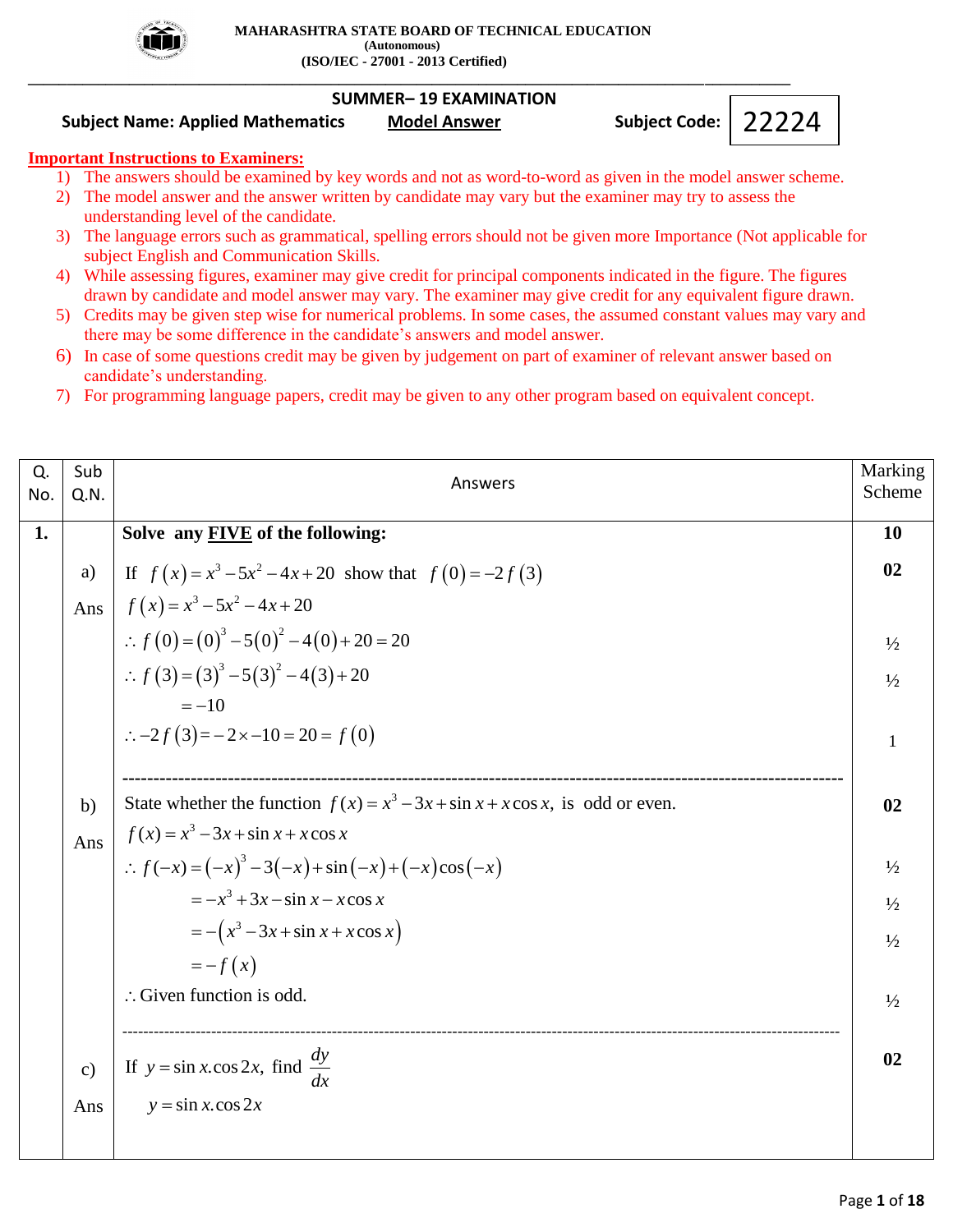

|           | <b>SUMMER-19 EXAMINATION</b><br>22224<br><b>Subject Code:</b><br><b>Model Answer</b><br><b>Subject Name: Applied Mathematics</b> |                                                                                                                                          |                   |  |  |
|-----------|----------------------------------------------------------------------------------------------------------------------------------|------------------------------------------------------------------------------------------------------------------------------------------|-------------------|--|--|
| Q.<br>No. | Sub<br>Q.N.                                                                                                                      | Answers                                                                                                                                  | Marking<br>Scheme |  |  |
| 1.        | $\mathbf{c})$                                                                                                                    | $\therefore \frac{dy}{dx} = \sin x (-\sin 2x) \times 2 + \cos 2x \cos x$<br>$=-2\sin x \sin 2x + \cos 2x \cos x$                         | 02                |  |  |
|           | $\mathbf{d}$                                                                                                                     | Evaluate: $\int \cos^2 x dx$                                                                                                             | 02                |  |  |
|           | Ans                                                                                                                              | $\int \cos^2 x dx = \int \frac{1+\cos 2x}{2} dx$<br>$=\frac{1}{2}\int (1+\cos 2x)dx$<br>$=\frac{1}{2}\left(x+\frac{\sin 2x}{2}\right)+c$ | 1<br>1            |  |  |
|           |                                                                                                                                  |                                                                                                                                          |                   |  |  |
|           | e)                                                                                                                               | Evaluate: $\int \frac{1}{3x+5} dx$                                                                                                       | 02                |  |  |
|           | Ans                                                                                                                              | $\int \frac{1}{3x+5} dx$                                                                                                                 |                   |  |  |
|           |                                                                                                                                  | $=\frac{1}{3}\log(3x+5)+c$                                                                                                               | 02                |  |  |
|           | f)                                                                                                                               | Find the area between the the line $y = 2x$ , x-axis and ordinates $x = 1$ to $x = 3$ .                                                  | 02                |  |  |
|           | Ans                                                                                                                              | Area $A = \int y dx$                                                                                                                     |                   |  |  |
|           |                                                                                                                                  | $=\int 2xdx$                                                                                                                             | $\frac{1}{2}$     |  |  |
|           |                                                                                                                                  | $=2\left[\frac{x^2}{2}\right]^2$<br>or $\left[x^2\right]_1^3$                                                                            | $\frac{1}{2}$     |  |  |
|           |                                                                                                                                  | $=2\left[\frac{9}{2}-\frac{1}{2}\right]$ or $\left[3^2-1^2\right]$                                                                       | $\frac{1}{2}$     |  |  |
|           |                                                                                                                                  | $= 8$                                                                                                                                    | $1/2$             |  |  |
|           | g)                                                                                                                               | Find approximate root of the equation $x^2 + x - 3 = 0$ in (1,2) by using Bisection method.<br>(Use two iterations)                      | 02                |  |  |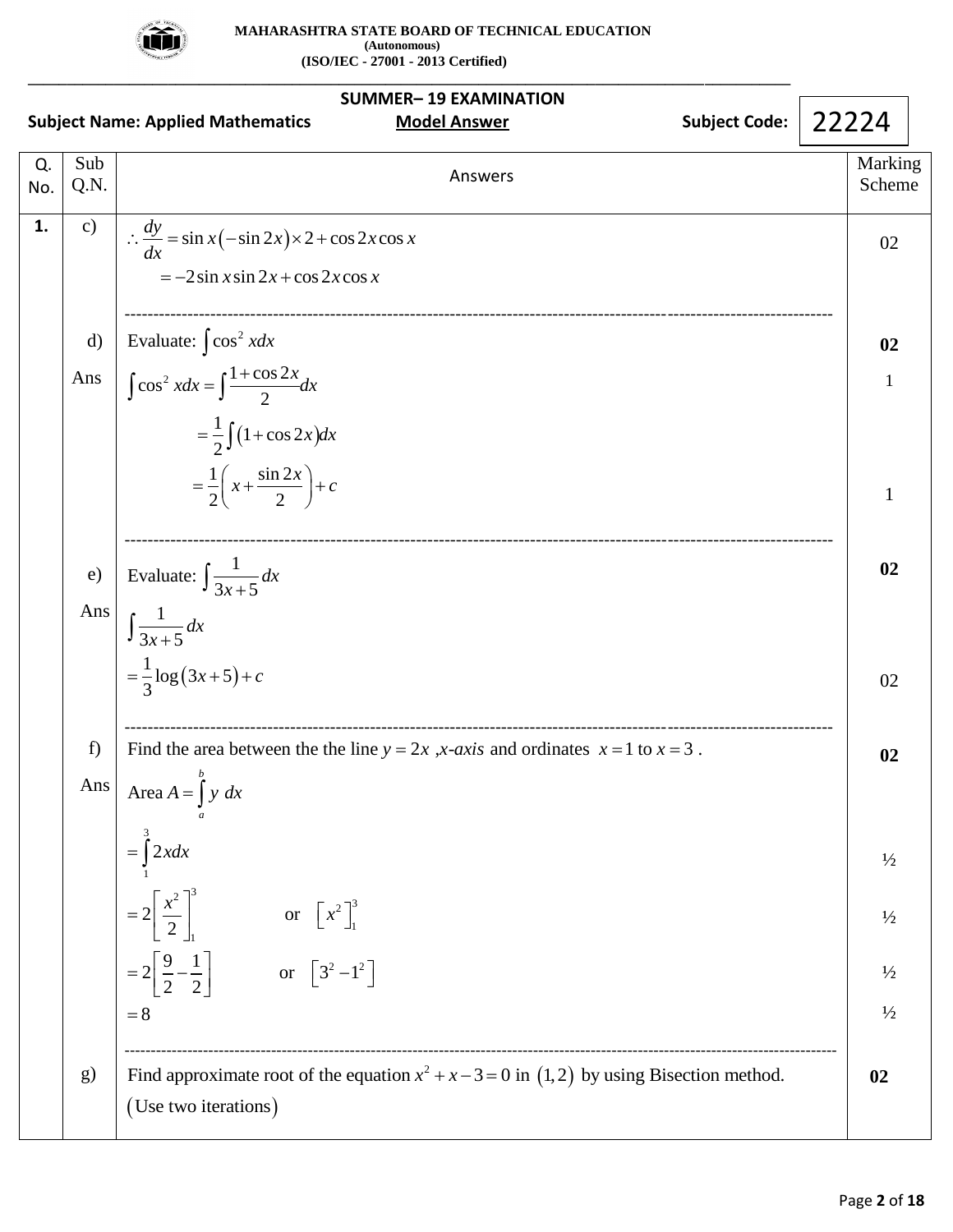

**\_\_\_\_\_\_\_\_\_\_\_\_\_\_\_\_\_\_\_\_\_\_\_\_\_\_\_\_\_\_\_\_\_\_\_\_\_\_\_\_\_\_\_\_\_\_\_\_\_\_\_\_\_\_\_\_\_\_\_\_\_\_\_\_\_\_\_\_\_\_\_\_\_\_\_\_\_\_\_\_\_\_\_\_\_\_\_\_\_\_\_\_\_\_\_\_\_\_**

## **SUMMER– 19 EXAMINATION**

| <b>Subject Name: Applied Mathematics</b> |             |                     |                                                                                         | <b>Model Answer</b> |                |                   | <b>Subject Code:</b> | 22224 |                   |  |
|------------------------------------------|-------------|---------------------|-----------------------------------------------------------------------------------------|---------------------|----------------|-------------------|----------------------|-------|-------------------|--|
| Q.<br>No.                                | Sub<br>Q.N. |                     |                                                                                         |                     |                |                   | Answers              |       | Marking<br>Scheme |  |
| 1.                                       |             |                     | g)Ans $\left  \text{Let } f(x) = x^2 + x - 3 \right $                                   |                     |                |                   |                      |       |                   |  |
|                                          |             | $f(1) = -1$         |                                                                                         |                     |                |                   |                      |       |                   |  |
|                                          |             | $f(2)=3$            |                                                                                         |                     |                |                   |                      |       |                   |  |
|                                          |             |                     | : the root is in $(1,2)$                                                                |                     |                |                   |                      |       | $\frac{1}{2}$     |  |
|                                          |             |                     | $x_1 = \frac{a+b}{2} = \frac{1+2}{2} = 1.5$                                             |                     |                |                   |                      |       | $\frac{1}{2}$     |  |
|                                          |             |                     | $f(1.5) = 0.75 > 0$                                                                     |                     |                |                   |                      |       | $\frac{1}{2}$     |  |
|                                          |             |                     | $x_2 = \frac{x_1 + a}{2} = \frac{1.5 + 1}{2} = 1.25$                                    |                     |                |                   |                      |       | $\frac{1}{2}$     |  |
|                                          |             | <b>OR</b>           |                                                                                         |                     |                |                   |                      |       |                   |  |
|                                          |             |                     | Let $f(x) = x^2 + x - 3$                                                                |                     |                |                   |                      |       | $\frac{1}{2}$     |  |
|                                          |             |                     | $f(1) = -1, f(2) = 3$ : the root is in (1,2)                                            |                     |                |                   |                      |       |                   |  |
|                                          |             |                     |                                                                                         |                     |                |                   |                      |       |                   |  |
|                                          |             |                     | Iteration                                                                               | $\mathbf{a}$        | $\mathbf b$    | $x=\frac{a+b}{2}$ | f(x)                 |       |                   |  |
|                                          |             |                     | I                                                                                       | $\mathbf{1}$        | $\overline{2}$ | 1.5               | 0.75                 |       | $1\frac{1}{2}$    |  |
|                                          |             |                     | $\mathbf{I}$                                                                            | $\mathbf{1}$        | 1.5            | 1.25              |                      |       |                   |  |
|                                          |             |                     |                                                                                         |                     |                |                   |                      |       |                   |  |
| 2.                                       |             |                     | Solve any <b>THREE</b> of the following :                                               |                     |                |                   |                      |       | 12                |  |
|                                          | a)          |                     | Find $\frac{dy}{dx}$ if $x^3 + xy^2 = y^3 + yx^2$                                       |                     |                |                   |                      |       | 04                |  |
|                                          | Ans         |                     | $x^3 + xy^2 = y^3 + yx^2$                                                               |                     |                |                   |                      |       |                   |  |
|                                          |             |                     | $x(x^2 + y^2) = y(y^2 + x^2)$                                                           |                     |                |                   |                      |       | 1                 |  |
|                                          |             | $x = y$             |                                                                                         |                     |                |                   |                      |       |                   |  |
|                                          |             | $\frac{dy}{dx} = 1$ |                                                                                         |                     |                |                   |                      |       | $\overline{2}$    |  |
|                                          |             | <b>OR</b>           |                                                                                         |                     |                |                   |                      |       |                   |  |
|                                          |             |                     | $x^3 + xy^2 = y^3 + yx^2$                                                               |                     |                |                   |                      |       |                   |  |
|                                          |             |                     | $3x^{2} + 2xy \frac{dy}{dx} + y^{2} = 3y^{2} \frac{dy}{dx} + 2xy + x^{2} \frac{dy}{dx}$ |                     |                |                   |                      |       | $\overline{2}$    |  |
|                                          |             |                     | $\frac{dy}{dx}(2xy-3y^2-x^2)=2xy-3x^2-y^2$                                              |                     |                |                   |                      |       | $\mathbf{1}$      |  |
|                                          |             |                     |                                                                                         |                     |                |                   |                      |       |                   |  |

Ē.

Г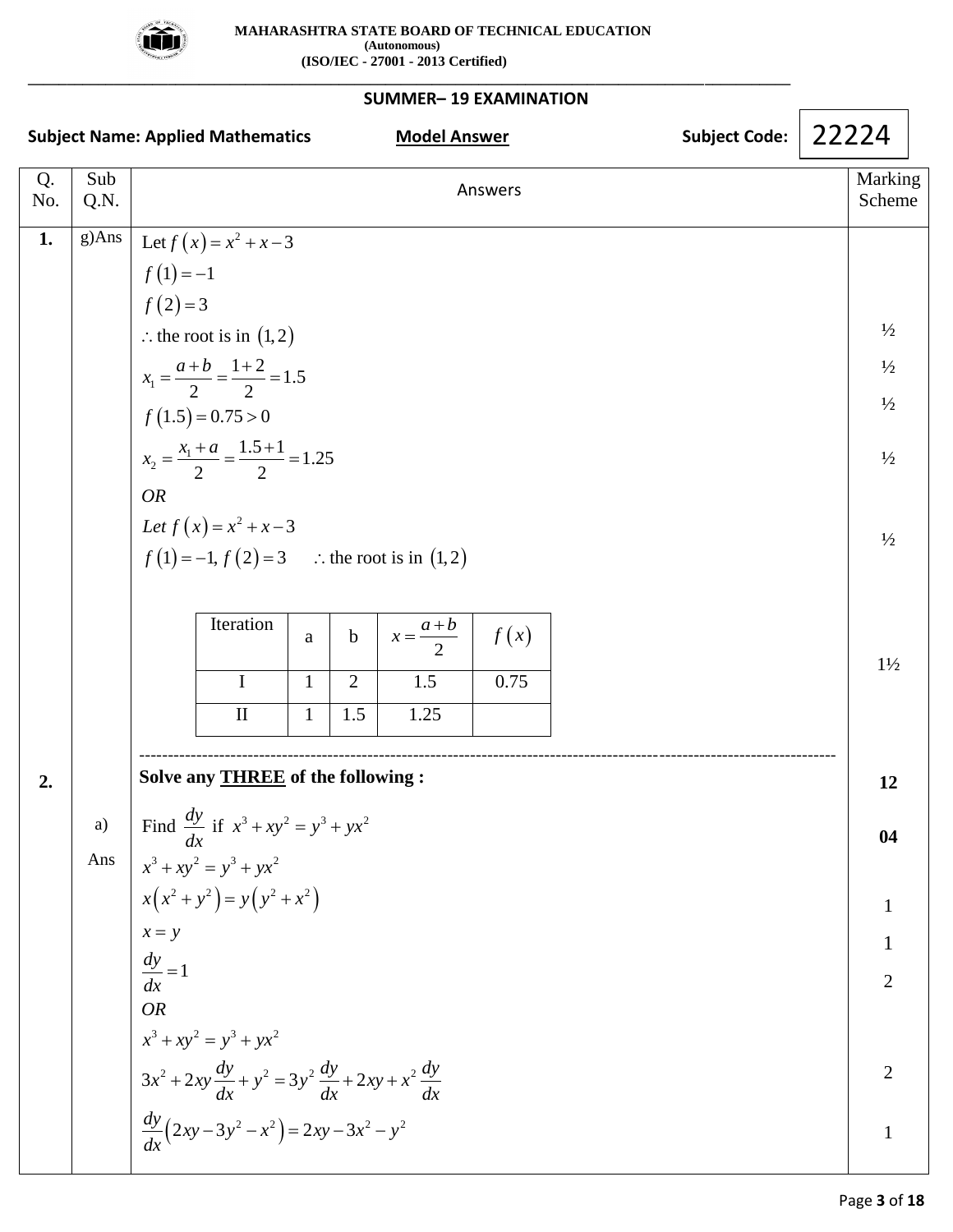

| <b>SUMMER-19 EXAMINATION</b> |               |                                                                                                                                                                             |                   |  |  |  |
|------------------------------|---------------|-----------------------------------------------------------------------------------------------------------------------------------------------------------------------------|-------------------|--|--|--|
|                              |               | <b>Subject Code:</b><br><b>Subject Name: Applied Mathematics</b><br><b>Model Answer</b>                                                                                     | 22224             |  |  |  |
| Q.<br>No.                    | Sub<br>Q. N.  | Answers                                                                                                                                                                     | Marking<br>Scheme |  |  |  |
| 2.                           | a)            | $\frac{dy}{dx} = \frac{2xy - 3x^2 - y^2}{2xy - 3y^2 - x^2}$                                                                                                                 | $\mathbf{1}$      |  |  |  |
|                              | b)            | Find $\frac{dy}{dx}$ at $\theta = \frac{\pi}{4}$ if $x = a \cos^3 \theta$ , $y = b \sin^3 \theta$                                                                           | 04                |  |  |  |
|                              | Ans           | $x = a \cos^3 \theta$                                                                                                                                                       |                   |  |  |  |
|                              |               | $\therefore \frac{dx}{d\theta} = 3a\cos^2\theta(-\sin\theta)$                                                                                                               | $\mathbf{1}$      |  |  |  |
|                              |               | $=-3a\cos^2\theta\sin\theta$<br>$y = b \sin^3 \theta$                                                                                                                       |                   |  |  |  |
|                              |               | $\therefore \frac{dy}{d\theta} = 3b\sin^2\theta\cos\theta$                                                                                                                  | 1                 |  |  |  |
|                              |               | $= 3b \sin^2 \theta \cos \theta$                                                                                                                                            |                   |  |  |  |
|                              |               | $\therefore \frac{dy}{dx} = \frac{\frac{dy}{d\theta}}{\frac{dx}{d\theta}}$                                                                                                  |                   |  |  |  |
|                              |               |                                                                                                                                                                             |                   |  |  |  |
|                              |               | $\overline{d\theta}$                                                                                                                                                        |                   |  |  |  |
|                              |               | $=\frac{3b\sin^2\theta\cos\theta}{-3a\cos^2\theta\sin\theta}$                                                                                                               | 1                 |  |  |  |
|                              |               | $=-\frac{b}{\tan \theta}$<br>a                                                                                                                                              |                   |  |  |  |
|                              |               | at $\theta = \frac{\pi}{4}$                                                                                                                                                 |                   |  |  |  |
|                              |               | $\frac{dy}{dx} = -\frac{b}{a}\tan\frac{\pi}{4}$                                                                                                                             |                   |  |  |  |
|                              |               |                                                                                                                                                                             |                   |  |  |  |
|                              |               | a                                                                                                                                                                           | 1                 |  |  |  |
|                              |               |                                                                                                                                                                             |                   |  |  |  |
|                              | $\mathbf{c})$ | A manufacture can sell x items per week at price $(23-0.001x)$ rupees each. It cost<br>$(5x+2000)$ rupees to produce x items Find the number items to be produced eper week | 04                |  |  |  |
|                              |               | for maximum profit.                                                                                                                                                         |                   |  |  |  |
|                              | Ans           | Let number of item be $x$                                                                                                                                                   |                   |  |  |  |
|                              |               | Selling price = $(23-0.001x)x$                                                                                                                                              |                   |  |  |  |
|                              |               | $= 23x - 0.001x^2$                                                                                                                                                          | $\frac{1}{2}$     |  |  |  |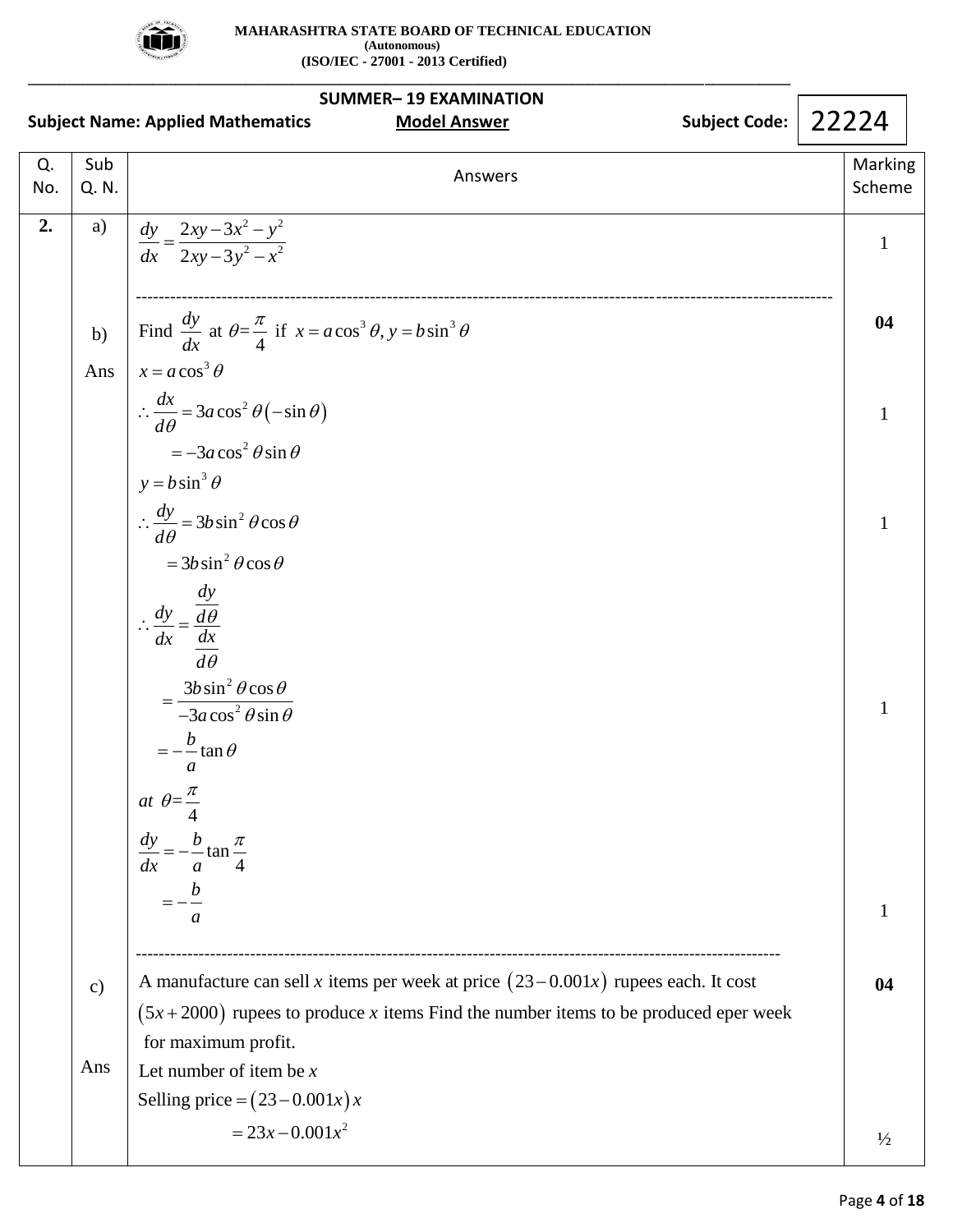

|           | <b>SUMMER-19 EXAMINATION</b><br>22224<br><b>Subject Code:</b><br><b>Subject Name: Applied Mathematics</b><br><b>Model Answer</b> |                                                                                                                                                                                                                                                                                                                                                      |                                                                                                   |  |
|-----------|----------------------------------------------------------------------------------------------------------------------------------|------------------------------------------------------------------------------------------------------------------------------------------------------------------------------------------------------------------------------------------------------------------------------------------------------------------------------------------------------|---------------------------------------------------------------------------------------------------|--|
| Q.<br>No. | Sub<br>Q.N.                                                                                                                      | Answers                                                                                                                                                                                                                                                                                                                                              | Marking<br>Scheme                                                                                 |  |
| 2.        | $\mathbf{c})$                                                                                                                    | Cost price = $(5x + 2000)$<br>$profit = selling price - cost price$<br>$\therefore p = 23x - 0.001x^2 - (5x + 2000)$<br>$= 23x - 0.001x^2 - 5x - 2000$<br>$= 18x - 0.001x^2 - 2000$<br>$\frac{dp}{dx} = 18 - 0.002x$<br>$\frac{d^2 p}{dx^2} = -0.002$<br>$\therefore$ profit is maximum<br>Let<br>$18 - 0.002x = 0$<br>$x = \frac{18}{0.002} = 9000$ | $\frac{1}{2}$<br>$\frac{1}{2}$<br>$\frac{1}{2}$<br>$\frac{1}{2}$<br>$\frac{1}{2}$<br>$\mathbf{1}$ |  |
|           | $\mathbf{d}$<br>Ans                                                                                                              | Find the radius of curvature of the curve $y = e^x$ at the point where it crosses the Y-axis.<br>$y = e^x$                                                                                                                                                                                                                                           | 04<br>1                                                                                           |  |
|           |                                                                                                                                  | $\frac{dy}{dx} = e^x$<br>$\frac{d^2y}{dx^2} = e^x$<br>curve crosses Y-axis $\therefore$ $x = 0$                                                                                                                                                                                                                                                      | $\mathbf{1}$                                                                                      |  |
|           |                                                                                                                                  | $\frac{dy}{dx} = e^0 = 1$                                                                                                                                                                                                                                                                                                                            | $\frac{1}{2}$                                                                                     |  |
|           |                                                                                                                                  | $rac{d^2 y}{dx^2} = e^0 = 1$<br>$\rho = \frac{\left(1 + \left(\frac{dy}{dx}\right)^2\right)^{\frac{3}{2}}}{\frac{d^2y}{dx^2}}$<br>= $\frac{\left(1 + 1^2\right)^{\frac{3}{2}}}{1} = 2^{\frac{3}{2}} =$                                                                                                                                               | $\frac{1}{2}$                                                                                     |  |
|           |                                                                                                                                  | 2.828                                                                                                                                                                                                                                                                                                                                                |                                                                                                   |  |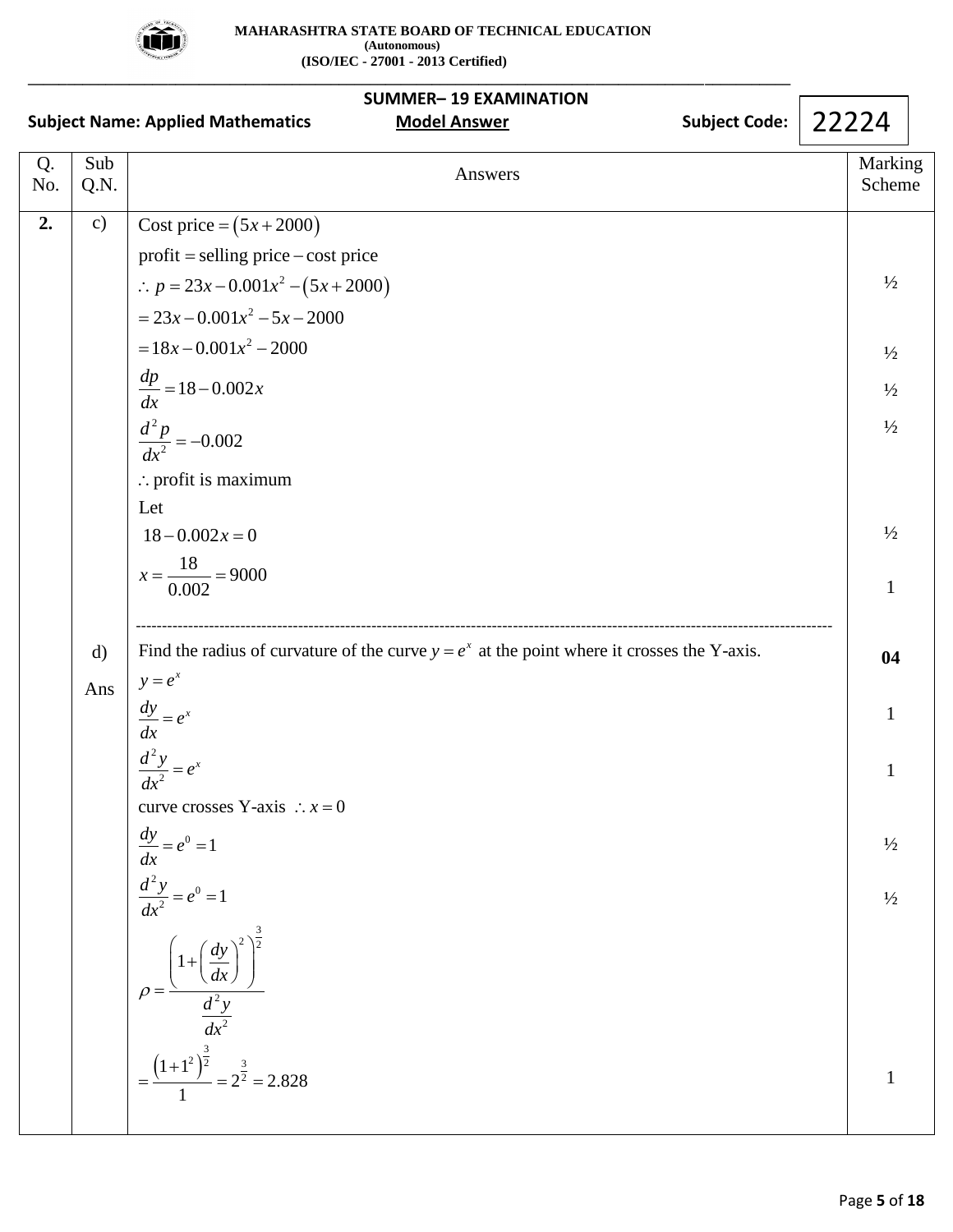

| <b>Subject Name: Applied Mathematics</b> | 22224       |                                                                                   |                   |
|------------------------------------------|-------------|-----------------------------------------------------------------------------------|-------------------|
| Q.<br>No.                                | Sub<br>Q.N. | Answers                                                                           | Marking<br>Scheme |
| 3.                                       |             | Solve any <b>THREE</b> of the following                                           | 12                |
|                                          | a)          | Find equation of tangent and normal to the curve $2x^2 - xy + 3y^2 = 18$ at (3,1) | 04                |
|                                          | Ans         | $2x^2 - xy + 3y^2 = 18$                                                           |                   |
|                                          |             | $\therefore 4x - \left(x\frac{dy}{dx} + y.1\right) + 6y\frac{dy}{dx} = 0$         | $\mathbf{1}$      |
|                                          |             | $\therefore 4x - x \frac{dy}{dx} - y + 6y \frac{dy}{dx} = 0$                      |                   |
|                                          |             | $\therefore (6y-x)\frac{dy}{dx} = y-4x$                                           | $\frac{1}{2}$     |
|                                          |             | $\therefore \frac{dy}{dx} = \frac{y - 4x}{6y - x}$                                | $\frac{1}{2}$     |
|                                          |             | at $(3,1)$                                                                        |                   |
|                                          |             | $\therefore \frac{dy}{dx} = \frac{1-4(3)}{6(1)-3}$                                |                   |
|                                          |             | $\therefore \frac{dy}{dx} = \frac{-11}{3}$                                        |                   |
|                                          |             | : slope of tangent, $m = \frac{-11}{2}$                                           | $\frac{1}{2}$     |
|                                          |             | Equation of tangent at $(3,1)$ is                                                 |                   |
|                                          |             | $y-1=\frac{-11}{3}(x-3)$                                                          |                   |
|                                          |             | $\therefore$ 3y - 3 = -11x + 33                                                   |                   |
|                                          |             | $\therefore 11x + 3y - 36 = 0$                                                    | $\frac{1}{2}$     |
|                                          |             | : slope of normal, $m' = \frac{-1}{m} = \frac{3}{11}$                             | $\frac{1}{2}$     |
|                                          |             | Equation of normal at $(3,1)$ is                                                  |                   |
|                                          |             | $y-1=\frac{3}{11}(x-3)$                                                           |                   |
|                                          |             | :.11y-11=3x-9                                                                     | $\frac{1}{2}$     |
|                                          |             | $\therefore 3x-11y+2=0$                                                           |                   |
|                                          | b)          | Differentiate with respect to x: $x^x + 5^x + x^5 + 5^5$                          | 04                |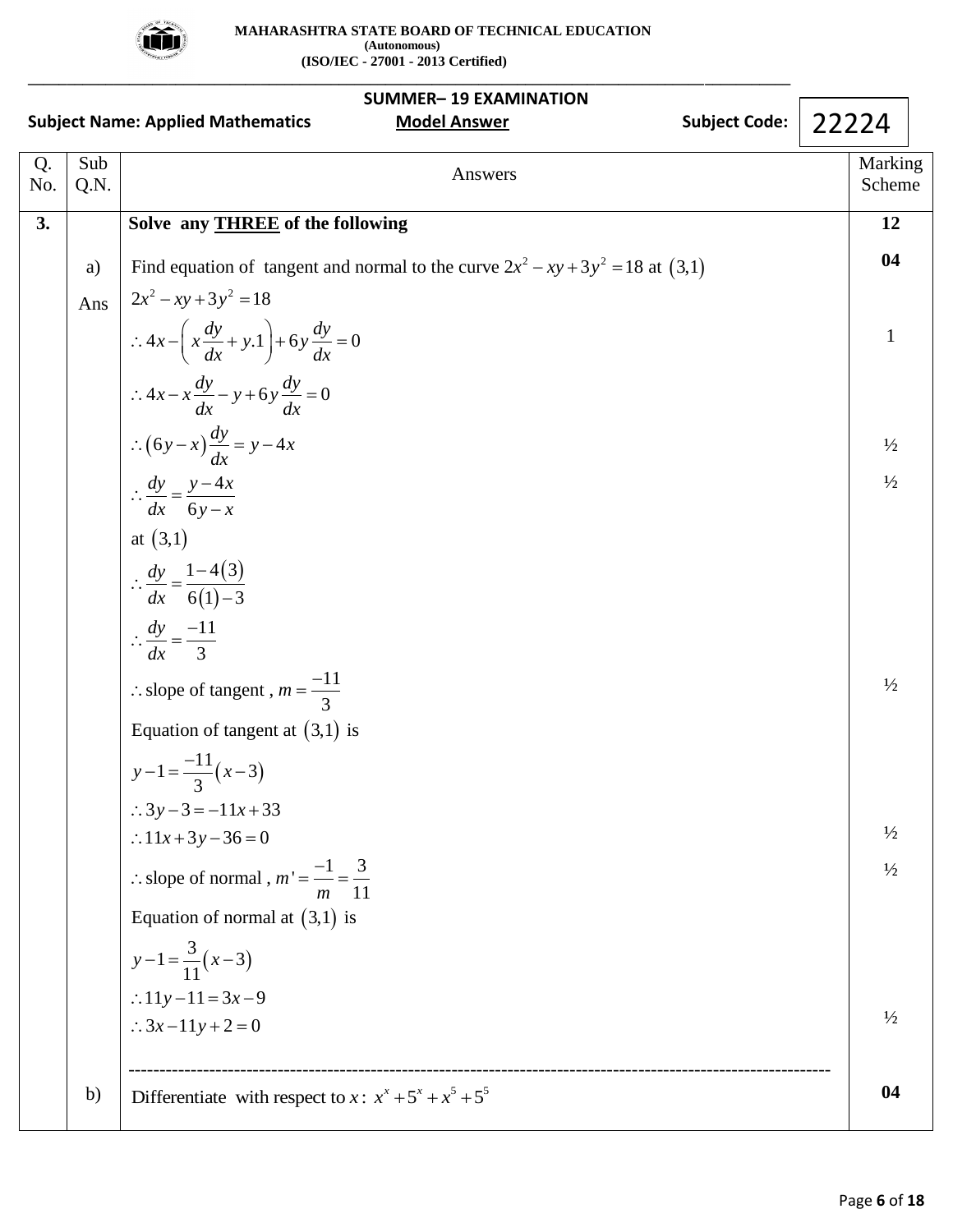

**\_\_\_\_\_\_\_\_\_\_\_\_\_\_\_\_\_\_\_\_\_\_\_\_\_\_\_\_\_\_\_\_\_\_\_\_\_\_\_\_\_\_\_\_\_\_\_\_\_\_\_\_\_\_\_\_\_\_\_\_\_\_\_\_\_\_\_\_\_\_\_\_\_\_\_\_\_\_\_\_\_\_\_\_\_\_\_\_\_\_\_\_\_\_\_\_\_\_**

| <b>SUMMER-19 EXAMINATION</b> |             |                                                                                                                |                      |       |                   |  |  |
|------------------------------|-------------|----------------------------------------------------------------------------------------------------------------|----------------------|-------|-------------------|--|--|
|                              |             | <b>Subject Name: Applied Mathematics</b><br><b>Model Answer</b>                                                | <b>Subject Code:</b> | 22224 |                   |  |  |
| Q.<br>No.                    | Sub<br>Q.N. | Answers                                                                                                        |                      |       | Marking<br>Scheme |  |  |
| 3.                           | b)Ans       | $y = x^x + 5^x + x^5 + 5^5$                                                                                    |                      |       |                   |  |  |
|                              |             | Let $u = x^x$                                                                                                  |                      |       | $\frac{1}{2}$     |  |  |
|                              |             | $\log u = \log x^x$                                                                                            |                      |       | $\mathbf{1}$      |  |  |
|                              |             | $\log u = x \log x$                                                                                            |                      |       |                   |  |  |
|                              |             | $\frac{1}{u}\frac{du}{dx} = x.\frac{1}{x} + \log x.1$                                                          |                      |       | $\frac{1}{2}$     |  |  |
|                              |             | $rac{du}{dx} = u(1 + \log x) = x^{x}(1 + \log x)$                                                              |                      |       |                   |  |  |
|                              |             | $\therefore \frac{dy}{dx} = x^x (1 + \log x) + 5^x \log 5 + 5x^4$                                              |                      |       | $\overline{2}$    |  |  |
|                              |             |                                                                                                                |                      |       | 04                |  |  |
|                              | c)          | If $x^3 \cdot y^2 = (x + y)^5$ , show that $\frac{dy}{dx} = \frac{y}{x}$                                       |                      |       |                   |  |  |
|                              | Ans         | $x^3 \cdot y^2 = (x + y)^5$                                                                                    |                      |       |                   |  |  |
|                              |             | $\log(x^3 \cdot y^2) = \log(x + y)^5$                                                                          |                      |       | $\frac{1}{2}$     |  |  |
|                              |             | $\log x^3 + \log y^2 = 5 \log (x + y)$                                                                         |                      |       | $\frac{1}{2}$     |  |  |
|                              |             | $3\log x + 2\log y = 5\log(x+y)$                                                                               |                      |       | $\frac{1}{2}$     |  |  |
|                              |             | $3\frac{1}{x} + 2\frac{1}{y}\frac{dy}{dx} = 5\frac{1}{x+y}\left(1 + \frac{dy}{dx}\right)$                      |                      |       | $\mathbf{1}$      |  |  |
|                              |             | $\frac{3}{2} + \frac{2}{2} \frac{dy}{dx} = \frac{5}{2} + \frac{5}{2} \frac{dy}{dx}$<br>$x$ y dx $x+y$ $x+y$ dx |                      |       |                   |  |  |
|                              |             | $\frac{2}{2} \frac{dy}{dx} - \frac{5}{2} \frac{dy}{dx} - \frac{5}{2} \frac{3}{2}$                              |                      |       |                   |  |  |
|                              |             | $y dx$ $x + y dx$ $x + y$ x                                                                                    |                      |       |                   |  |  |
|                              |             | $\frac{dy}{dx}\left(\frac{2}{y}-\frac{5}{x+y}\right)=\frac{5x-3x-3y}{x(x+y)}$                                  |                      |       |                   |  |  |
|                              |             | $\frac{dy}{dx}\left(\frac{2x+2y-5y}{y(x+y)}\right) = \frac{5x-3x-3y}{x(x+y)}$                                  |                      |       | $\frac{1}{2}$     |  |  |
|                              |             | $\frac{dy}{dx}\left(\frac{2x-3y}{y}\right) = \frac{2x-3y}{x}$                                                  |                      |       |                   |  |  |
|                              |             | $\frac{dy}{dx} = \frac{y}{x}$                                                                                  |                      |       | 1                 |  |  |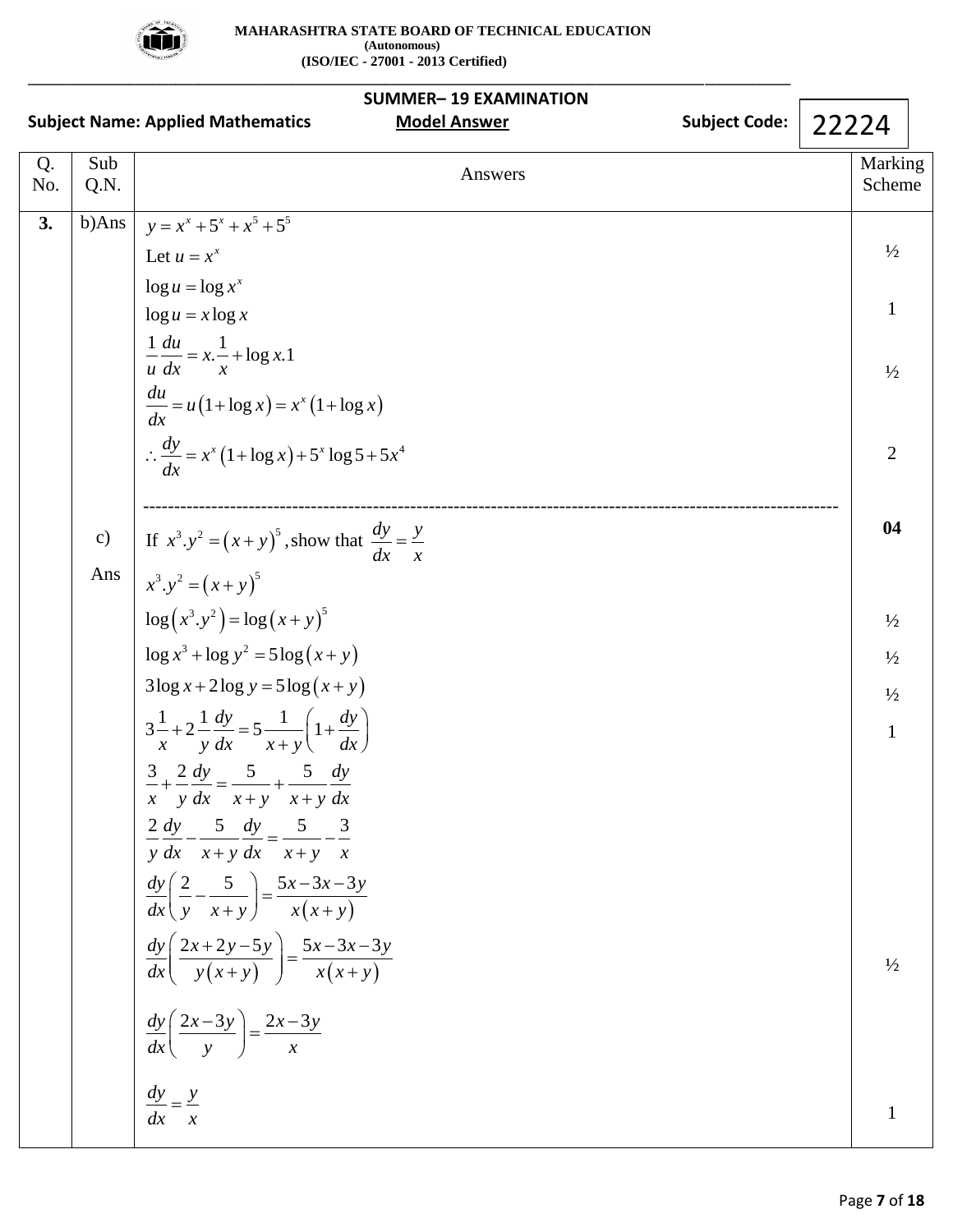

|                         |              | <b>SUMMER-19 EXAMINATION</b><br><b>Subject Code:</b><br><b>Model Answer</b><br><b>Subject Name: Applied Mathematics</b> | 22224             |
|-------------------------|--------------|-------------------------------------------------------------------------------------------------------------------------|-------------------|
| Q.<br>No.               | Sub<br>Q.N.  | Answers                                                                                                                 | Marking<br>Scheme |
| 3.                      | $\mathbf{d}$ | Evaluate: $\int \frac{e^x (x+1)}{\sin^2 (xe^x)} dx$ .                                                                   | 04                |
|                         | Ans          | $\int \frac{e^x (x+1)}{\sin^2 (xe^x)} dx$                                                                               |                   |
|                         |              | put $xe^x = t$<br>$(xe^x + e^x.1) dx = dt$<br>$e^x (x+1) dx = dt$                                                       |                   |
|                         |              |                                                                                                                         | 2                 |
|                         |              | $=\int \frac{dt}{\sin^2 t}$<br>$=\int \cos ec^2 t dt$                                                                   | $\frac{1}{2}$     |
|                         |              | $=-\cot t + c$                                                                                                          | $\mathbf{1}$      |
|                         |              | $= -\cot(xe^{x}) + c$                                                                                                   | $\frac{1}{2}$     |
| $\overline{\mathbf{4}}$ |              | Solve any <b>THREE</b> of the following:                                                                                | 04                |
|                         | a)           | Evaluate: $\int \frac{x-3}{x^3 - 3x^2 - 16x + 48} dx$                                                                   |                   |
|                         |              | $\int \frac{x-3}{x^3-3x^2-16x+48}dx$                                                                                    |                   |
|                         |              | $=\int \frac{x-3}{(x-3)(x-4)(x+4)}dx$                                                                                   | $\frac{1}{2}$     |
|                         |              | $=\int \frac{dx}{(x-4)(x+4)}$                                                                                           |                   |
|                         |              | Consider $\frac{1}{(x-4)(x+4)} = \frac{A}{x-4} + \frac{B}{x+4}$                                                         | $\frac{1}{2}$     |
|                         |              | $\begin{cases} 1 = A(x+4) + B(x-4) \\ \text{put } x = 4 \ \ A = \frac{1}{8}, \end{cases}$                               |                   |
|                         |              |                                                                                                                         | $\frac{1}{2}$     |
|                         |              | put $x = -4$ $B = -\frac{1}{8}$                                                                                         | $\frac{1}{2}$     |
|                         |              |                                                                                                                         |                   |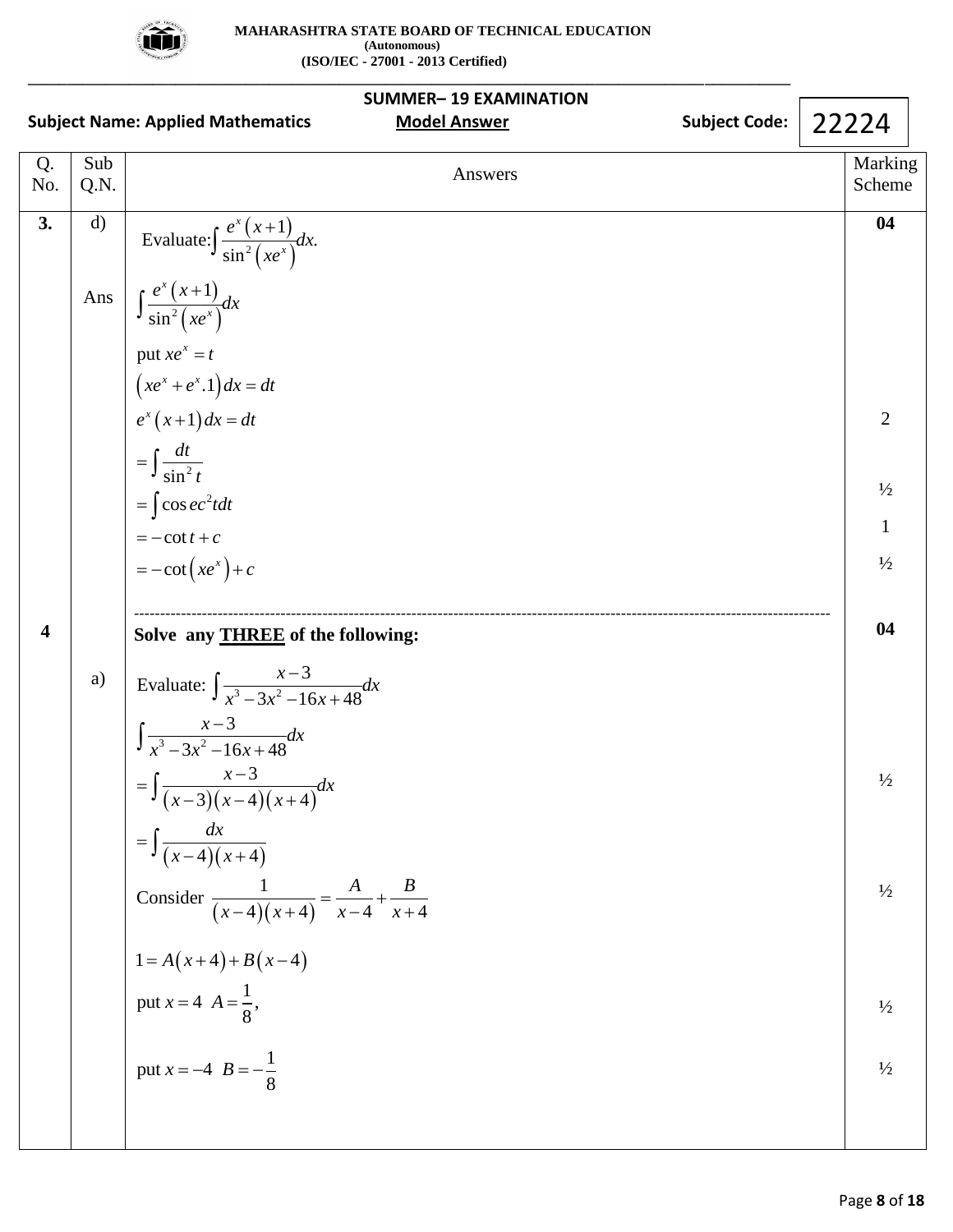

|           |               | <b>SUMMER-19 EXAMINATION</b><br><b>Subject Name: Applied Mathematics</b><br><b>Model Answer</b>                                                                                                                    | <b>Subject Code:</b> | 22224             |
|-----------|---------------|--------------------------------------------------------------------------------------------------------------------------------------------------------------------------------------------------------------------|----------------------|-------------------|
| Q.<br>No. | Sub<br>Q.N.   | Answers                                                                                                                                                                                                            |                      | Marking<br>Scheme |
| 4.        | a)            | $\therefore \int \frac{dx}{(x-4)(x+4)}$<br>$= \int \left( \frac{\frac{1}{8}}{x-4} + \frac{-\frac{1}{8}}{x+4} \right) dx$<br>$=\frac{1}{8}(\log(x-4)-\log(x+4))+c$                                                  |                      | $\overline{2}$    |
|           | b)            | Evaluate : $\int \frac{1}{2 + 3\cos x} dx$                                                                                                                                                                         |                      | 04                |
|           | Ans           | $\int \frac{1}{2 + 3\cos x} dx$                                                                                                                                                                                    |                      |                   |
|           |               | Put $\tan \frac{x}{2} = t$ $\cos x = \frac{1-t^2}{1+t^2}, dx = \frac{2dt}{1+t^2}$<br>$\therefore \int \frac{dx}{2 + 3\cos x} = \int \frac{1}{2 + 3\left(\frac{1 - t^2}{1 + t^2}\right)} \cdot \frac{2dt}{1 + t^2}$ |                      | 1                 |
|           |               | $=2\int \frac{1}{5-t^2} dt$                                                                                                                                                                                        |                      | 1                 |
|           |               | $=2\int \frac{1}{(\sqrt{5})^2-t^2}dt$                                                                                                                                                                              |                      | $\frac{1}{2}$     |
|           |               | $=2\times\frac{1}{2\sqrt{5}}\log\left(\frac{\sqrt{5}+t}{\sqrt{5}-t}\right)+c$                                                                                                                                      |                      | $\mathbf{1}$      |
|           |               | $=\frac{1}{\sqrt{5}}\log\left(\frac{\sqrt{5}+\tan\frac{x}{2}}{\sqrt{5}-\tan\frac{x}{2}}\right)+c$                                                                                                                  |                      | $\frac{1}{2}$     |
|           | $\mathbf{c})$ | Evalute: $\int e^x \cdot \sin 4x dx$                                                                                                                                                                               |                      | 04                |
|           | Ans           | $\int e^x$ .sin 4xdx                                                                                                                                                                                               |                      |                   |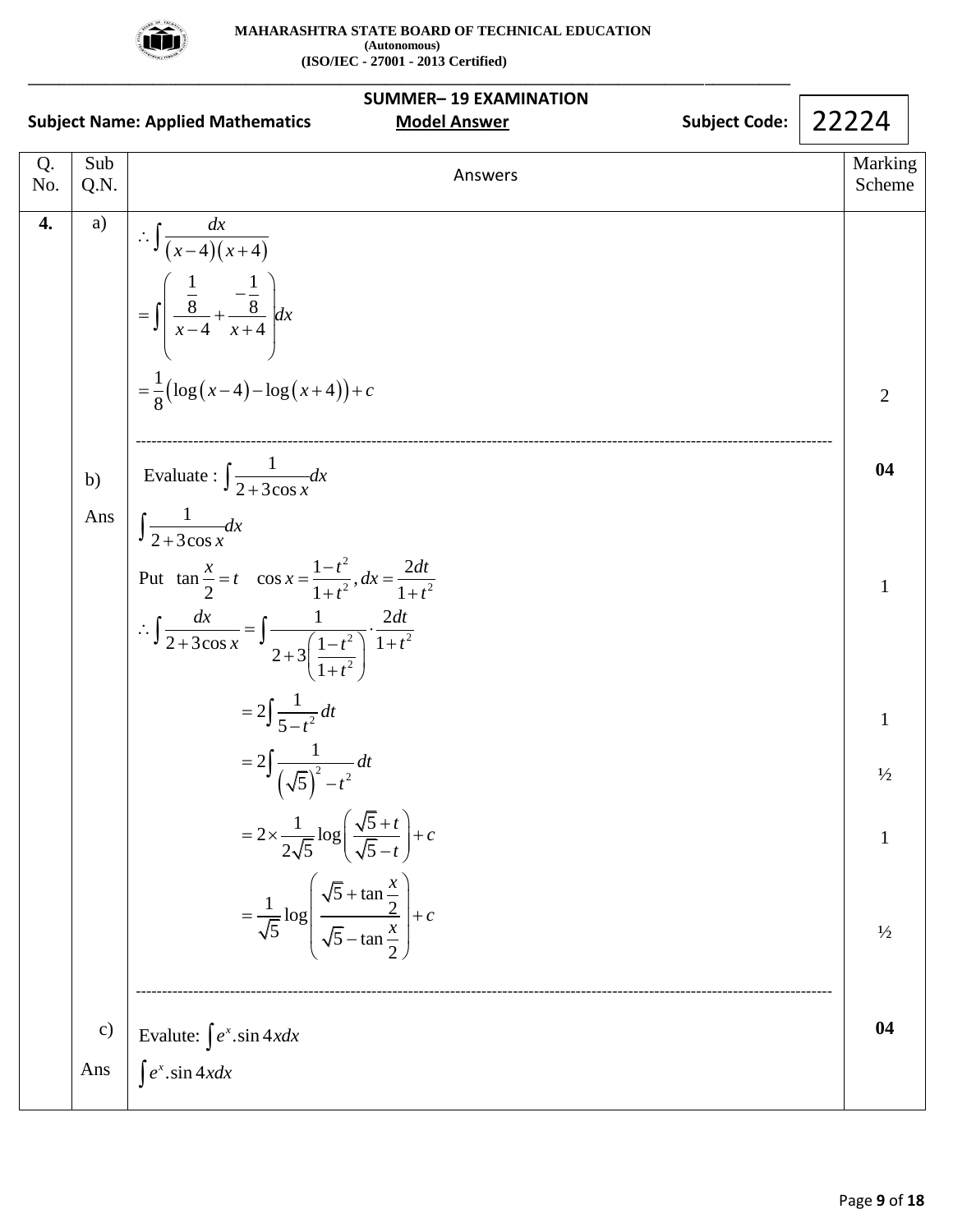

**\_\_\_\_\_\_\_\_\_\_\_\_\_\_\_\_\_\_\_\_\_\_\_\_\_\_\_\_\_\_\_\_\_\_\_\_\_\_\_\_\_\_\_\_\_\_\_\_\_\_\_\_\_\_\_\_\_\_\_\_\_\_\_\_\_\_\_\_\_\_\_\_\_\_\_\_\_\_\_\_\_\_\_\_\_\_\_\_\_\_\_\_\_\_\_\_\_\_**

| <b>SUMMER-19 EXAMINATION</b> |               |                                                                                         |                               |  |  |  |
|------------------------------|---------------|-----------------------------------------------------------------------------------------|-------------------------------|--|--|--|
|                              |               | <b>Model Answer</b><br><b>Subject Code:</b><br><b>Subject Name: Applied Mathematics</b> | 22224                         |  |  |  |
| Q.<br>No.                    | Sub<br>Q.N.   | Answers                                                                                 | Marking<br>Scheme             |  |  |  |
| 4.                           | $\mathbf{c})$ | $=\sin 4x \int e^x dx - \int \int e^x dx \frac{d}{dx} \sin 4x dx$                       | $\mathbf{1}$<br>$\frac{1}{2}$ |  |  |  |
|                              |               | $=\sin 4xe^{x} - \cos 4x \cdot 4 \cdot e^{x} dx$                                        |                               |  |  |  |
|                              |               | $=\sin 4xe^{x}-4\cos 4x\int e^{x}dx-\int \int e^{x}dx\cdot \frac{d}{dx}\cos 4x dx$      | $\mathbf{1}$                  |  |  |  |
|                              |               | $=\sin 4xe^{x}-4\cos 4xe^{x}-\int (-\sin 4x\cdot 4\cdot e^{x})dx$                       | $\frac{1}{2}$                 |  |  |  |
|                              |               | $=\sin 4xe^{x}-4\cos 4xe^{x}+4\sin 4x \cdot e^{x}dx$                                    |                               |  |  |  |
|                              |               | $=$ sin 4xe <sup>x</sup> – 4 cos 4xe <sup>x</sup> – 16I                                 |                               |  |  |  |
|                              |               | $I + 16I = \sin 4xe^{x} - 4\cos 4xe^{x}$<br>$17I = \sin 4xe^{x} - 4\cos 4xe^{x}$        | $\frac{1}{2}$                 |  |  |  |
|                              |               | $I = \frac{1}{17} (\sin 4x e^x - 4\cos 4x e^x)$                                         | $\frac{1}{2}$                 |  |  |  |
|                              |               |                                                                                         |                               |  |  |  |
|                              | $\mathbf{d}$  | Evaluate: $\int \frac{e^x}{(e^x-1)(e^x+1)}dx$                                           | 04                            |  |  |  |
|                              | Ans           | $\int \frac{e^x}{(e^x - 1)(e^x + 1)} dx$<br>put $e^x = t$                               |                               |  |  |  |
|                              |               |                                                                                         |                               |  |  |  |
|                              |               | $e^x dx = dt$                                                                           |                               |  |  |  |
|                              |               | $\int \frac{e^x}{(e^x-1)(e^x+1)}dx = \int \frac{dt}{(t-1)(t+1)}$                        |                               |  |  |  |
|                              |               | consider $\frac{1}{(t-1)(t+1)} = \frac{A}{t-1} + \frac{B}{t+1}$                         | $\frac{1}{2}$                 |  |  |  |
|                              |               | $1 = A(t+1) + B(t-1)$                                                                   |                               |  |  |  |
|                              |               | put $t = 1, A = \frac{1}{2}$                                                            | $\frac{1}{2}$                 |  |  |  |
|                              |               | put $t = -1, B = -\frac{1}{2}$                                                          | $\frac{1}{2}$                 |  |  |  |
|                              |               |                                                                                         |                               |  |  |  |
|                              |               |                                                                                         |                               |  |  |  |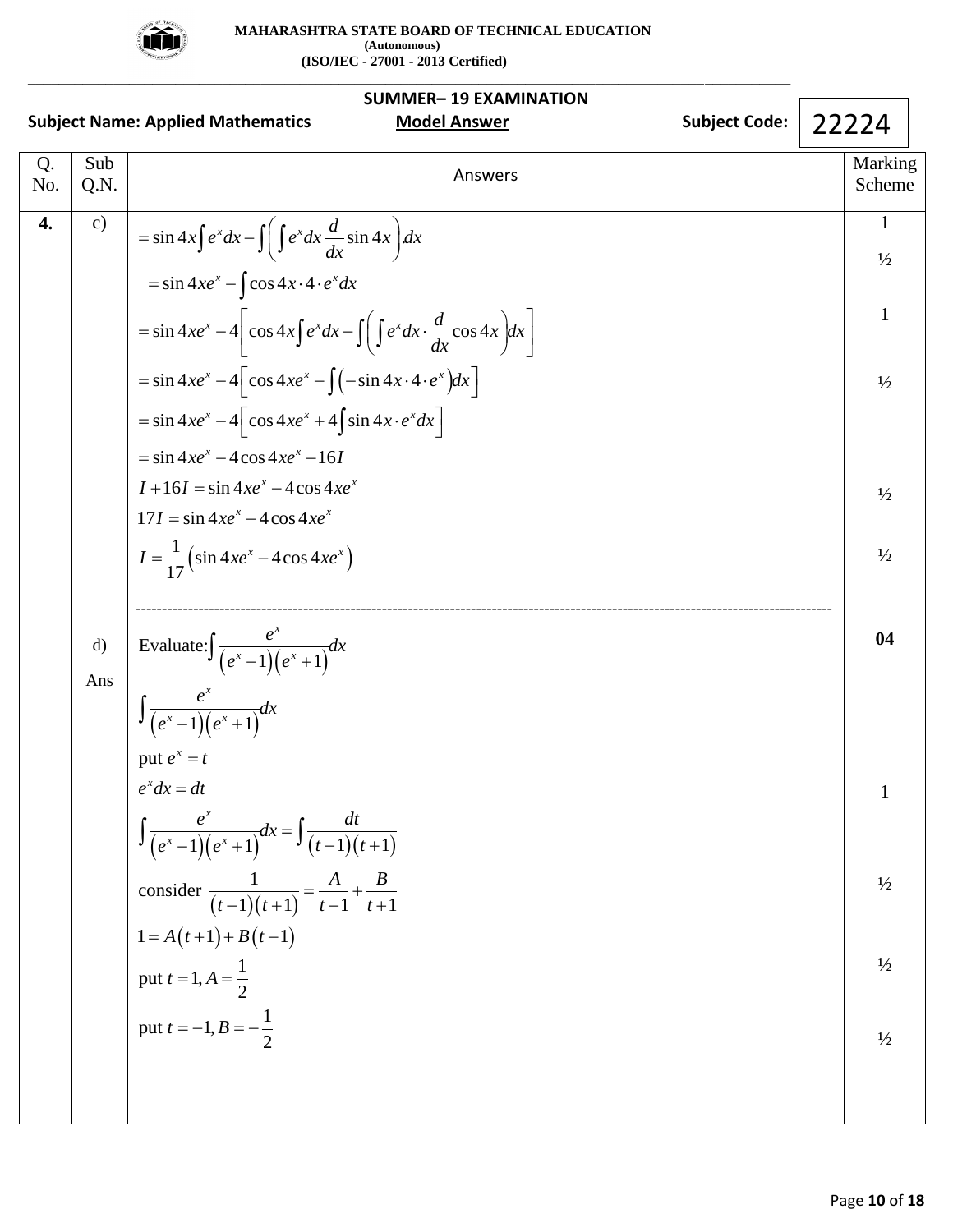

**\_\_\_\_\_\_\_\_\_\_\_\_\_\_\_\_\_\_\_\_\_\_\_\_\_\_\_\_\_\_\_\_\_\_\_\_\_\_\_\_\_\_\_\_\_\_\_\_\_\_\_\_\_\_\_\_\_\_\_\_\_\_\_\_\_\_\_\_\_\_\_\_\_\_\_\_\_\_\_\_\_\_\_\_\_\_\_\_\_\_\_\_\_\_\_\_\_\_**

# **SUMMER– 19 EXAMINATION**

| <b>Subject Name: Applied Mathematics</b> |              | <b>Subject Code:</b><br><b>Model Answer</b>                                                                                                                                              | 22224             |
|------------------------------------------|--------------|------------------------------------------------------------------------------------------------------------------------------------------------------------------------------------------|-------------------|
| Q.<br>No.                                | Sub<br>Q.N.  | Answers                                                                                                                                                                                  | Marking<br>Scheme |
| 4.                                       | $\mathbf{d}$ | $\frac{1}{(t-1)(t+1)} = \frac{\frac{1}{2}}{t-1} + \frac{\frac{1}{2}}{t+1}$<br>$\int \frac{dt}{(t-1)(t+1)} = \int \left(\frac{\frac{1}{2}}{t-1} + \frac{\frac{1}{2}}{t+1}\right) dt$      |                   |
|                                          |              | $=\frac{1}{2}\log(t-1)-\frac{1}{2}\log(t+1)+c$                                                                                                                                           | $\mathbf{1}$      |
|                                          |              | $=\frac{1}{2}\log(e^x-1)-\frac{1}{2}\log(e^x+1)+c$                                                                                                                                       | $\frac{1}{2}$     |
|                                          | e)           | Evaluate : $\int_0^{\frac{\pi}{2}} \frac{1}{1 + \sqrt{\tan x}} dx$                                                                                                                       | 04                |
|                                          | Ans          | $I = \int_0^{\frac{\pi}{2}} \frac{1}{1 + \sqrt{\tan x}} dx$                                                                                                                              |                   |
|                                          |              | $=\int_0^{\frac{\pi}{2}}\frac{1}{1+\frac{\sqrt{\sin x}}{\sqrt{\cos x}}}dx$                                                                                                               | $\frac{1}{2}$     |
|                                          |              | $I = \int_0^{\frac{\pi}{2}} \frac{\sqrt{\cos x}}{\sqrt{\cos x} + \sqrt{\sin x}} dx$ ---------(1)                                                                                         |                   |
|                                          |              | by property<br>∴ $I = \int_0^{\frac{\pi}{2}} \frac{\sqrt{\cos\left(\frac{\pi}{2} - x\right)}}{\sqrt{\cos\left(\frac{\pi}{2} - x\right)} + \sqrt{\sin\left(\frac{\pi}{2} - x\right)}} dx$ | 1                 |
|                                          |              | $=\int_0^{\frac{\pi}{2}} \frac{\sqrt{\sin x}}{\sqrt{\sin x} + \sqrt{\cos x}} dx --- \infty$                                                                                              | 1                 |
|                                          |              | add $(1)$ and $(2)$                                                                                                                                                                      |                   |
|                                          |              | $2I = \int_0^{\frac{\pi}{2}} \frac{\sqrt{\sin x} + \sqrt{\cos x}}{\sqrt{\sin x} + \sqrt{\cos x}} dx$                                                                                     | $\frac{1}{2}$     |

 $\mathsf{I}$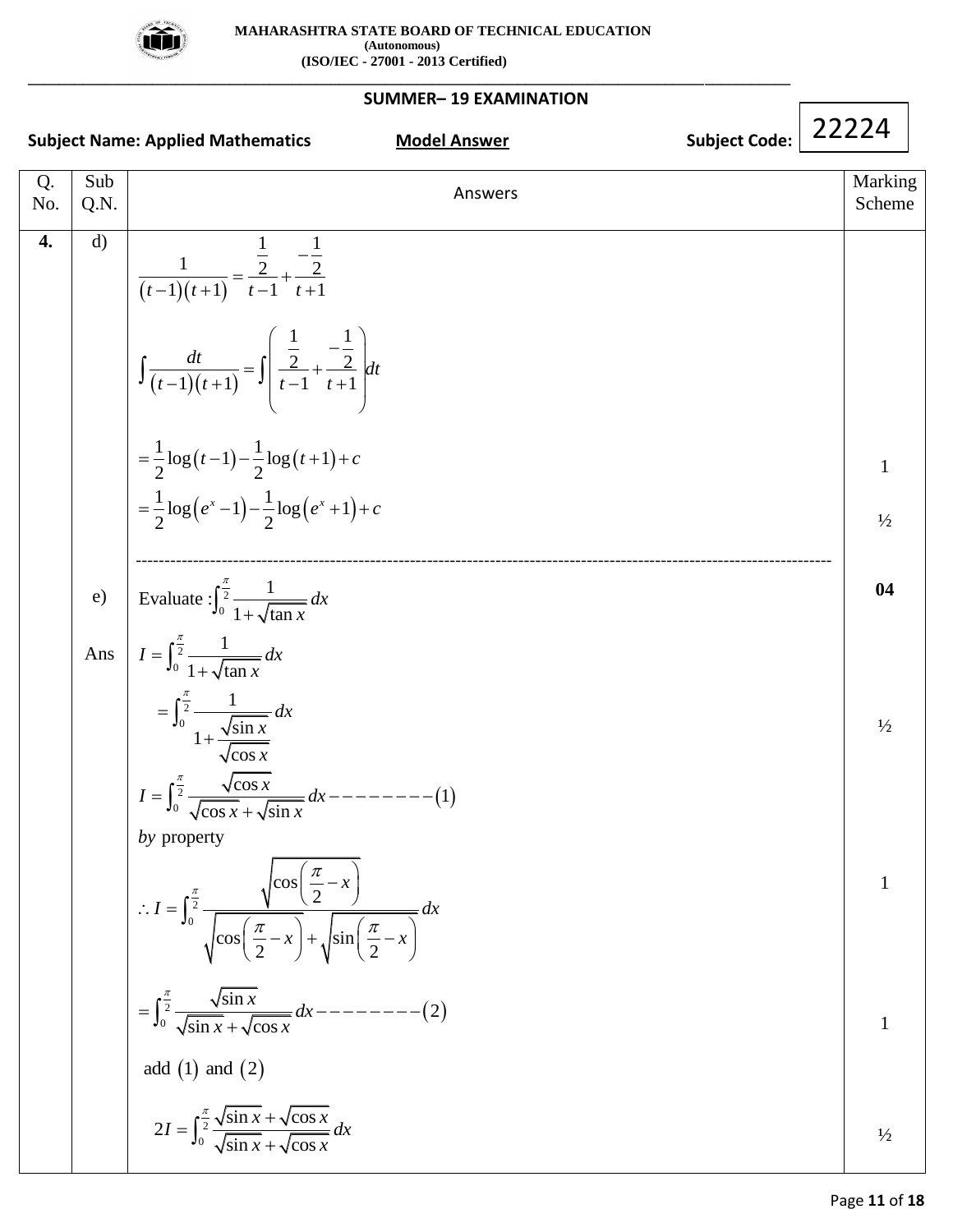

|           |             | <b>SUMMER-19 EXAMINATION</b><br><b>Subject Code:</b><br><b>Subject Name: Applied Mathematics</b><br><b>Model Answer</b>                                                                                                                                                                                                                                                                                                                                                                                                                                                                                                                                                                                             | 22224                                                                                                             |
|-----------|-------------|---------------------------------------------------------------------------------------------------------------------------------------------------------------------------------------------------------------------------------------------------------------------------------------------------------------------------------------------------------------------------------------------------------------------------------------------------------------------------------------------------------------------------------------------------------------------------------------------------------------------------------------------------------------------------------------------------------------------|-------------------------------------------------------------------------------------------------------------------|
| Q.<br>No. | Sub<br>Q.N. | Answers                                                                                                                                                                                                                                                                                                                                                                                                                                                                                                                                                                                                                                                                                                             | Marking<br>Scheme                                                                                                 |
| 4.        | e)          | $2I = \int_0^{\frac{\pi}{2}} 1 dx$<br>$\therefore 2I = \left[x\right]_0^{\frac{\pi}{2}}$<br>$= \frac{\pi}{2} - 0$<br>$I=\frac{\pi}{4}$<br><b>OR</b><br>by property<br>$I = \int_0^{\frac{\pi}{2}} \frac{1}{1 + \sqrt{\tan(\frac{\pi}{2} - x)}} dx$<br>$I = \int_0^{\frac{\pi}{2}} \frac{1}{1 + \sqrt{\cot x}} dx$<br>$\therefore I = \int_0^{\frac{\pi}{2}} \frac{1}{1 + \sqrt{\frac{1}{\tan x}}} dx$<br>= $\int_0^{\frac{\pi}{2}} \frac{\sqrt{\tan x}}{\sqrt{\tan x} + 1} dx$ - -<br>$---(2)$<br>add (1) and (2)<br>$2I = \int_0^{\frac{\pi}{2}} \frac{\sqrt{\tan x} + 1}{\sqrt{\tan x} + 1} dx$<br>$2I = \int_0^{\frac{\pi}{2}} 1 dx$<br>$\therefore 2I = \left[x\right]_0^{\frac{\pi}{2}}$<br>$=\frac{\pi}{2}-0$ | $\frac{1}{2}$<br>$\frac{1}{2}$<br>$\mathbf{1}$<br>$\mathbf{1}$<br>$\frac{1}{2}$<br>$\frac{1}{2}$<br>$\frac{1}{2}$ |
|           |             | $I=\frac{\pi}{4}$                                                                                                                                                                                                                                                                                                                                                                                                                                                                                                                                                                                                                                                                                                   | $\frac{1}{2}$                                                                                                     |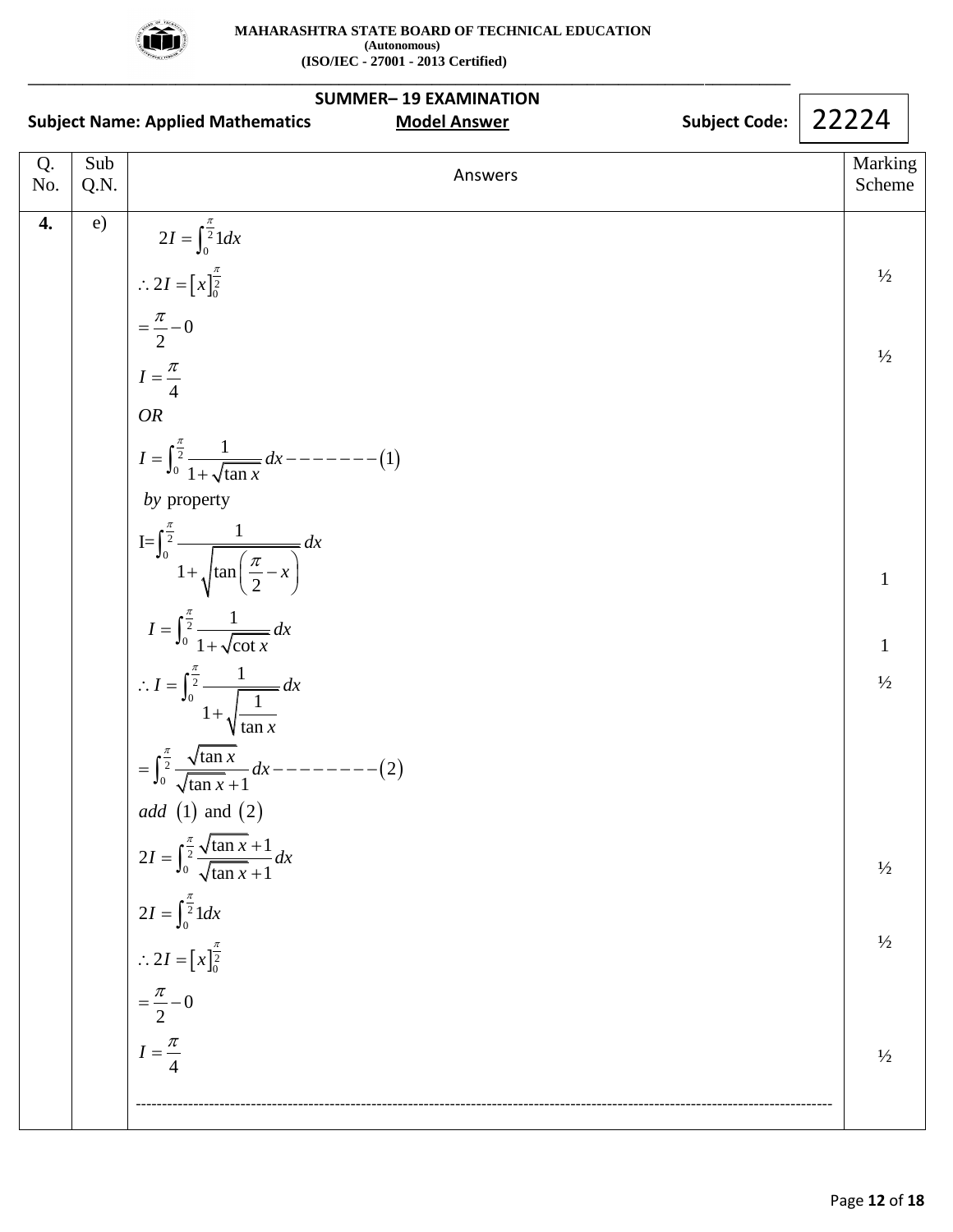

|           |             | <b>SUMMER-19 EXAMINATION</b><br><b>Subject Code:</b><br><b>Subject Name: Applied Mathematics</b><br><b>Model Answer</b> | 22224             |
|-----------|-------------|-------------------------------------------------------------------------------------------------------------------------|-------------------|
| Q.<br>No. | Sub<br>Q.N. | Answers                                                                                                                 | Marking<br>Scheme |
| 5.        |             | Solve any <b>TWO</b> of the following:                                                                                  | 12                |
|           | a)          | Find the area bounded by two parabolas $y^2 = 2x$ and $x^2 = 2y$ .                                                      | 06                |
|           | Ans         | $y^2 = 2x$ and $x^2 = 2y$                                                                                               |                   |
|           |             | put $y = \frac{x^2}{2}$ in $y^2 = 2x$                                                                                   |                   |
|           |             | $\therefore \left(\frac{x^2}{2}\right)^2 = 2x$                                                                          |                   |
|           |             | $x^4 - 8x = 0$                                                                                                          |                   |
|           |             | $x(x^3-2^3)=0$                                                                                                          | 2                 |
|           |             | $x = 0, x = 2$<br>Let $y_1 = \sqrt{2x}$ ,                                                                               |                   |
|           |             |                                                                                                                         |                   |
|           |             | $y_2 = \frac{x^2}{2}$                                                                                                   |                   |
|           |             |                                                                                                                         |                   |
|           |             | Area= $\int_{a}^{b} (y_2 - y_1) dx$<br>= $\int_{0}^{2} \left( \frac{x^2}{2} - \sqrt{2x} \right) dx$                     | $\mathbf{1}$      |
|           |             | $=\int_{0}^{2} \left(\frac{x^{2}}{2} - \sqrt{2x^{2}}\right) dx$                                                         |                   |
|           |             | $\left[\frac{x^3}{6} - \frac{\sqrt{2}x^{\frac{3}{2}}}{\frac{3}{2}}\right]$<br>$\begin{array}{c} \hline \end{array}$     |                   |
|           |             | $=\frac{2^3}{6}-\frac{2}{3}\times\sqrt{2}\times2^{\frac{3}{2}}-0$                                                       |                   |
|           |             | $=\frac{4}{3}=1.333$                                                                                                    | 1                 |
| 5.        |             | Solve the following:                                                                                                    | 06                |
|           | b) $(i)$    | Form the differential equation from the relation, $y = Ae^{x} + Be^{-x}$                                                | 03                |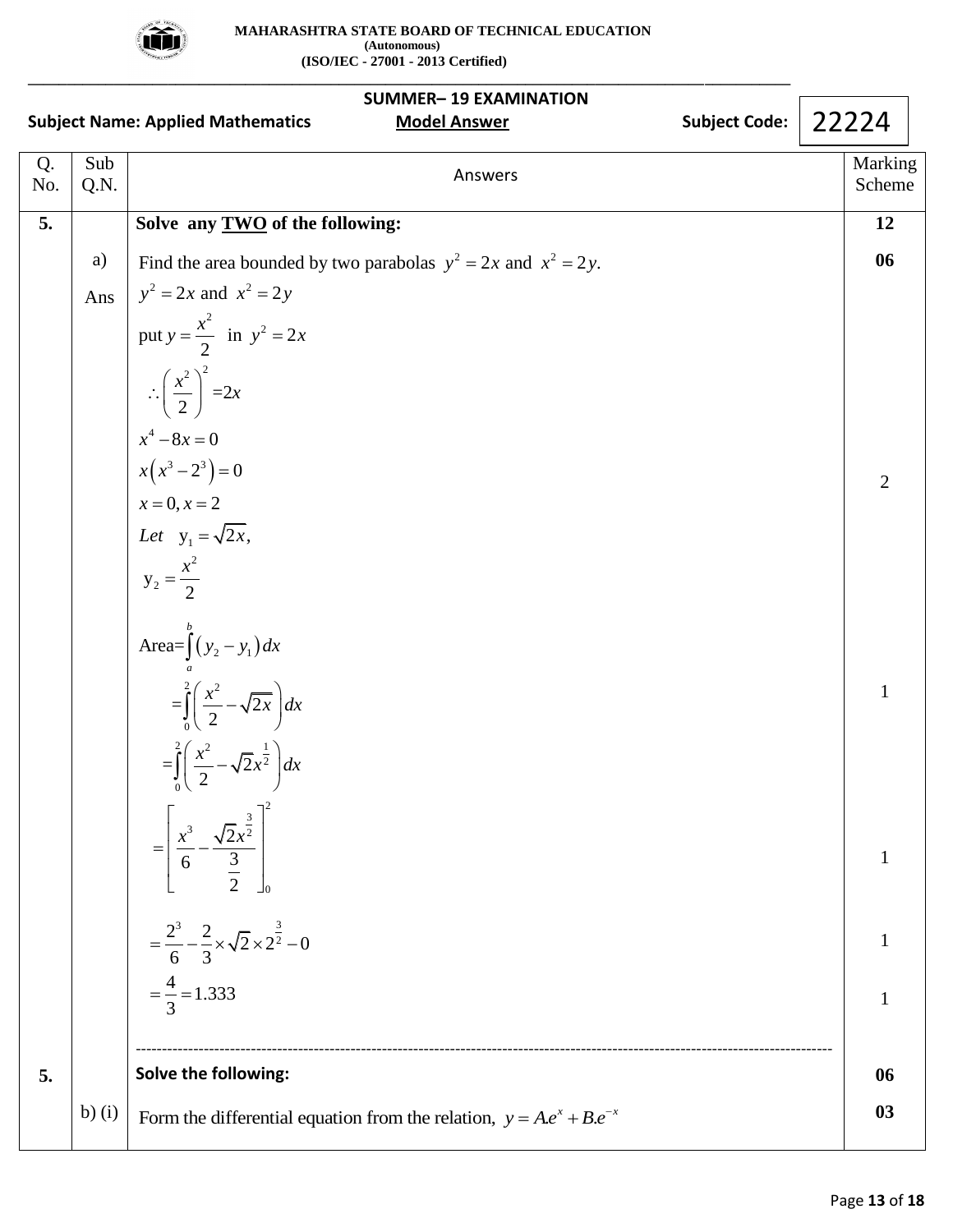

|           | <b>SUMMER-19 EXAMINATION</b><br>22224<br><b>Subject Code:</b><br><b>Subject Name: Applied Mathematics</b><br><b>Model Answer</b><br>Sub<br>Answers<br>Q.N.<br>$y = A.e^{x} + B.e^{-x}$<br>Ans<br>$\therefore \frac{dy}{dx} = A.e^{x} - B.e^{-x}$<br>1<br>$\therefore \frac{d^2y}{dx^2} = A.e^x + B.e^{-x}$<br>1<br>$\therefore \frac{d^2 y}{dx^2} = y$<br>$\therefore \frac{d^2y}{dx^2} - y = 0$<br>1<br>Solve $\frac{dy}{dx} + y \cot x = \cos e dx$<br>03<br>(ii) |                                                                                                                                              |  |                   |
|-----------|---------------------------------------------------------------------------------------------------------------------------------------------------------------------------------------------------------------------------------------------------------------------------------------------------------------------------------------------------------------------------------------------------------------------------------------------------------------------|----------------------------------------------------------------------------------------------------------------------------------------------|--|-------------------|
| Q.<br>No. |                                                                                                                                                                                                                                                                                                                                                                                                                                                                     |                                                                                                                                              |  | Marking<br>Scheme |
| 5.        |                                                                                                                                                                                                                                                                                                                                                                                                                                                                     |                                                                                                                                              |  |                   |
|           |                                                                                                                                                                                                                                                                                                                                                                                                                                                                     |                                                                                                                                              |  |                   |
|           |                                                                                                                                                                                                                                                                                                                                                                                                                                                                     |                                                                                                                                              |  |                   |
|           |                                                                                                                                                                                                                                                                                                                                                                                                                                                                     |                                                                                                                                              |  |                   |
|           | Ans                                                                                                                                                                                                                                                                                                                                                                                                                                                                 | $\frac{dy}{dx} + y \cot x = \cos e c x$                                                                                                      |  |                   |
|           |                                                                                                                                                                                                                                                                                                                                                                                                                                                                     | : Comparing with $\frac{dy}{dx} + Py = Q$<br>$P = \cot x$ , $Q = \cos ecx$                                                                   |  |                   |
|           |                                                                                                                                                                                                                                                                                                                                                                                                                                                                     | Integrating factor $IF = e^{\int \cot x dx}$                                                                                                 |  |                   |
|           |                                                                                                                                                                                                                                                                                                                                                                                                                                                                     | $= e^{\log(\sin x)}$<br>$=$ sin x                                                                                                            |  |                   |
|           |                                                                                                                                                                                                                                                                                                                                                                                                                                                                     | $\therefore y.IF = \int Q.IF dx + c$                                                                                                         |  |                   |
|           |                                                                                                                                                                                                                                                                                                                                                                                                                                                                     | $\therefore$ y sin $x = \int \cos e c x \cdot \sin x \, dx$                                                                                  |  |                   |
|           |                                                                                                                                                                                                                                                                                                                                                                                                                                                                     | $\therefore$ y sin $x = \int 1 dx$                                                                                                           |  |                   |
|           |                                                                                                                                                                                                                                                                                                                                                                                                                                                                     | $\therefore$ y sin $x = x + c$                                                                                                               |  | 1                 |
|           | $\mathbf{c})$                                                                                                                                                                                                                                                                                                                                                                                                                                                       | The velocity of a particle is given by $\frac{dx}{dt} = 3t^2 - 6t + 8$ . Find distance covered in 2 seconds<br>given that $x = 0$ at $t = 0$ |  | 06                |
|           | Ans                                                                                                                                                                                                                                                                                                                                                                                                                                                                 |                                                                                                                                              |  |                   |
|           |                                                                                                                                                                                                                                                                                                                                                                                                                                                                     | $\frac{dx}{dt} = 3t^2 - 6t + 8$<br>∴ $dx = (3t^2 - 6t + 8)dt$<br>∴ $\int dx = \int (3t^2 - 6t + 8)dt$                                        |  |                   |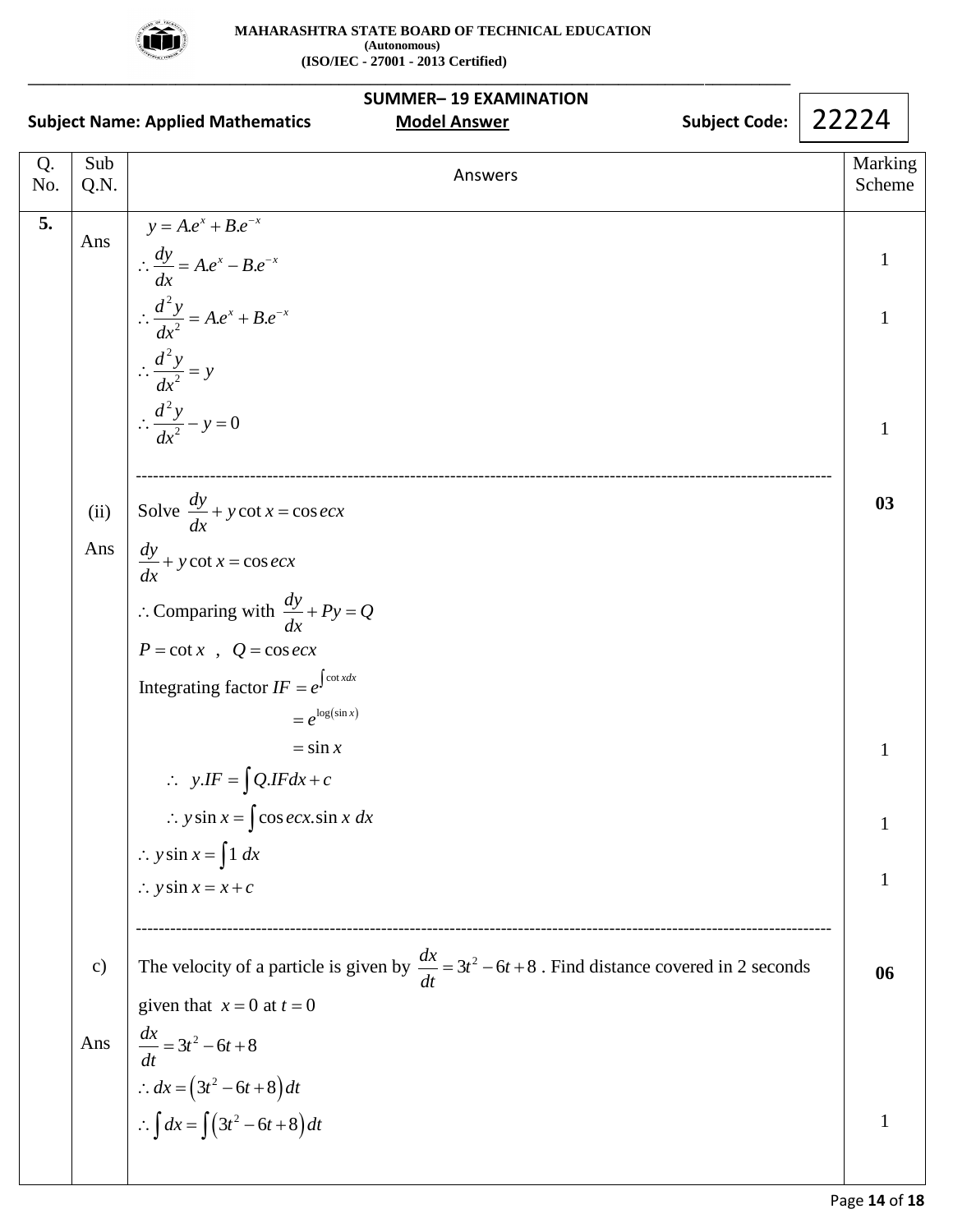

**\_\_\_\_\_\_\_\_\_\_\_\_\_\_\_\_\_\_\_\_\_\_\_\_\_\_\_\_\_\_\_\_\_\_\_\_\_\_\_\_\_\_\_\_\_\_\_\_\_\_\_\_\_\_\_\_\_\_\_\_\_\_\_\_\_\_\_\_\_\_\_\_\_\_\_\_\_\_\_\_\_\_\_\_\_\_\_\_\_\_\_\_\_\_\_\_\_\_**

| <b>SUMMER-19 EXAMINATION</b> |                                                                                                  |                                                                                                                                                                                                                                                                                             |  |                                          |  |
|------------------------------|--------------------------------------------------------------------------------------------------|---------------------------------------------------------------------------------------------------------------------------------------------------------------------------------------------------------------------------------------------------------------------------------------------|--|------------------------------------------|--|
|                              | <b>Subject Code:</b><br><b>Subject Name: Applied Mathematics</b><br><b>Model Answer</b><br>22224 |                                                                                                                                                                                                                                                                                             |  |                                          |  |
| Q.<br>No.                    | Sub<br>Q.N.                                                                                      | Answers                                                                                                                                                                                                                                                                                     |  | Marking<br>Scheme                        |  |
| 5.                           | c)                                                                                               | $\therefore x = \frac{3t^3}{3} - \frac{6t^2}{2} + 8t + c$<br>$\therefore x = t^3 - 3t^2 + 8t + c$<br>given that $x = 0$ at $t = 0$<br>$\therefore c = 0$<br>$\therefore x = t^3 - 3t^2 + 8t$<br>Distance covered in 2 sec,<br>$\therefore x = (2)^3 - 3(2)^2 + 8(2)$<br>$\therefore x = 12$ |  | $\overline{2}$<br>1<br>1<br>$\mathbf{1}$ |  |
| 6.                           |                                                                                                  | Solve any <b>TWO</b> of the following:                                                                                                                                                                                                                                                      |  | 12                                       |  |
|                              | a)(i)                                                                                            | Solve the following system of equations by Jacobi-Iteration method<br>(Two iterations)<br>$15x+2y+z=18$ ,<br>$2x+20y-3z=19$ ,<br>$3x-6y+25z=22$                                                                                                                                             |  | 03                                       |  |
|                              | Ans                                                                                              | $15x+2y+z=18$ ,<br>$2x+20y-3z=19$ ,<br>$3x-6y+25z=22$<br>$x = \frac{1}{15}(18-2y-z)$                                                                                                                                                                                                        |  |                                          |  |
|                              |                                                                                                  | $y = \frac{1}{20}(19-2x+3z)$<br>$z = \frac{1}{25}(22-3x+6y)$<br>Starting with $x_0 = y_0 = z_0 = 0$                                                                                                                                                                                         |  | 1                                        |  |
|                              |                                                                                                  | $x_1 = 1.2$<br>$y_1 = 0.95$<br>$z_1 = 0.88$                                                                                                                                                                                                                                                 |  |                                          |  |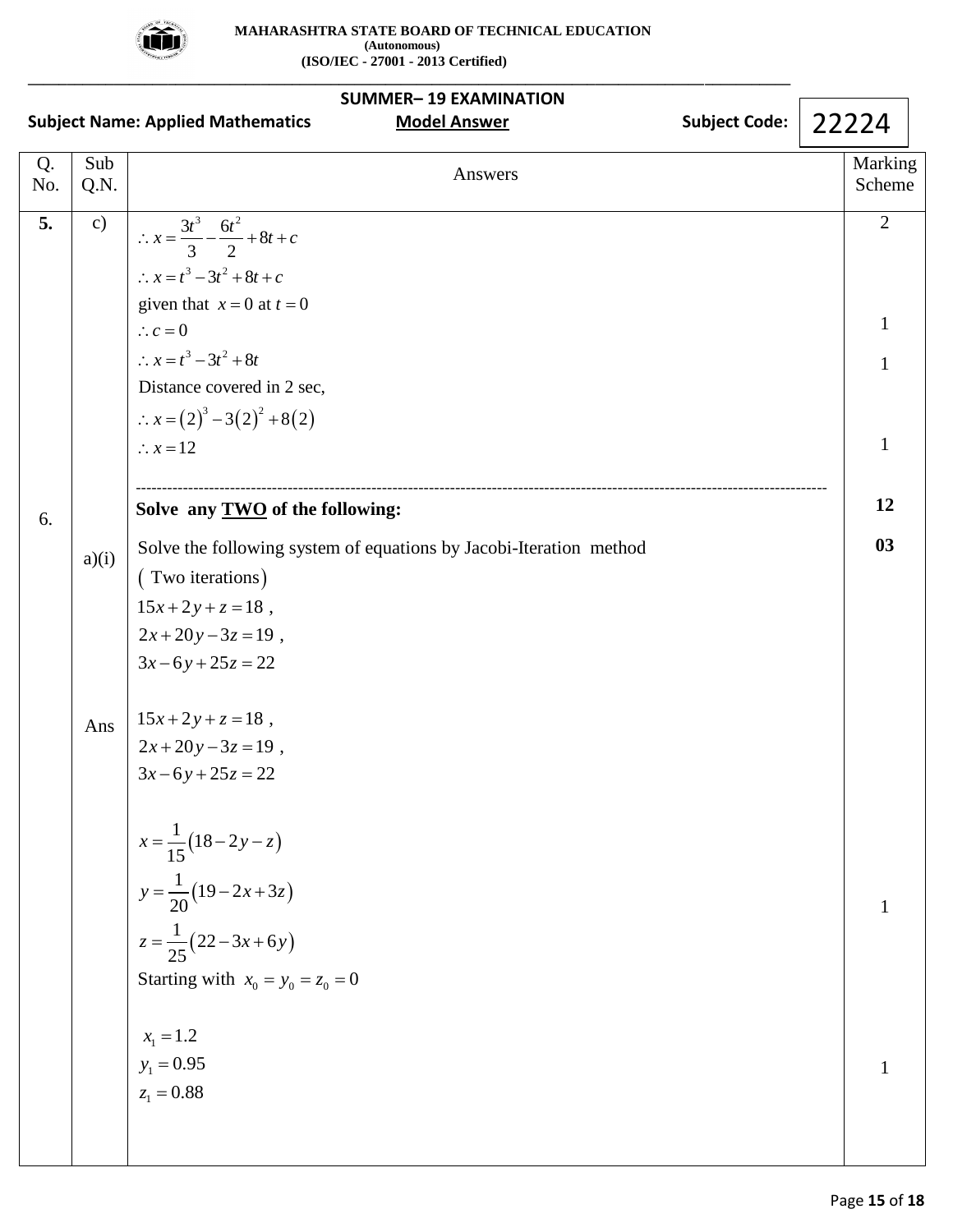

|           |             | <b>SUMMER-19 EXAMINATION</b><br><b>Subject Code:</b><br><b>Subject Name: Applied Mathematics</b><br><b>Model Answer</b> | 22224             |
|-----------|-------------|-------------------------------------------------------------------------------------------------------------------------|-------------------|
| Q.<br>No. | Sub<br>Q.N. | Answers                                                                                                                 | Marking<br>Scheme |
| 6.        | a)(i)       | $x_2 = 1.015$                                                                                                           |                   |
|           |             | $y_2 = 0.962$<br>$z_2 = 0.964$                                                                                          | 1                 |
|           |             |                                                                                                                         |                   |
|           | a)(ii)      | Solve the following system of equations by using Gauss-Seidal method (Two iterations)                                   | 03                |
|           |             | $5x-2y+3z=18;$                                                                                                          |                   |
|           |             | $x+7y-3z=22$ ,                                                                                                          |                   |
|           |             | $2x - y + 6z = 22$                                                                                                      |                   |
|           | Ans         | $5x-2y+3z=18;$                                                                                                          |                   |
|           |             | $x+7y-3z=22$ ,                                                                                                          |                   |
|           |             | $2x - y + 6z = 22$                                                                                                      |                   |
|           |             |                                                                                                                         |                   |
|           |             |                                                                                                                         | 1                 |
|           |             | x = $\frac{1}{5}$ (18+2y-3z)<br>y = $\frac{1}{7}$ (22-x+3z)<br>z = $\frac{1}{6}$ (22-2x+y)                              |                   |
|           |             | Starting with $x_0 = y_0 = z_0 = 0$                                                                                     |                   |
|           |             | $x_1 = 3.6$                                                                                                             |                   |
|           |             | $y_1 = 2.629$                                                                                                           | 1                 |
|           |             | $z_1 = 2.905$                                                                                                           |                   |
|           |             | $x_2 = 2.909$                                                                                                           |                   |
|           |             | $y_2 = 3.972$                                                                                                           |                   |
|           |             | $z_2 = 3.359$                                                                                                           |                   |
|           | b)          | Solve the following equations by Gauss elimination method.                                                              | 06                |
|           |             | $6x - y - z = 19$                                                                                                       |                   |
|           |             | $3x+4y+z=26$                                                                                                            |                   |
|           |             | $x+2y+6z=22$                                                                                                            |                   |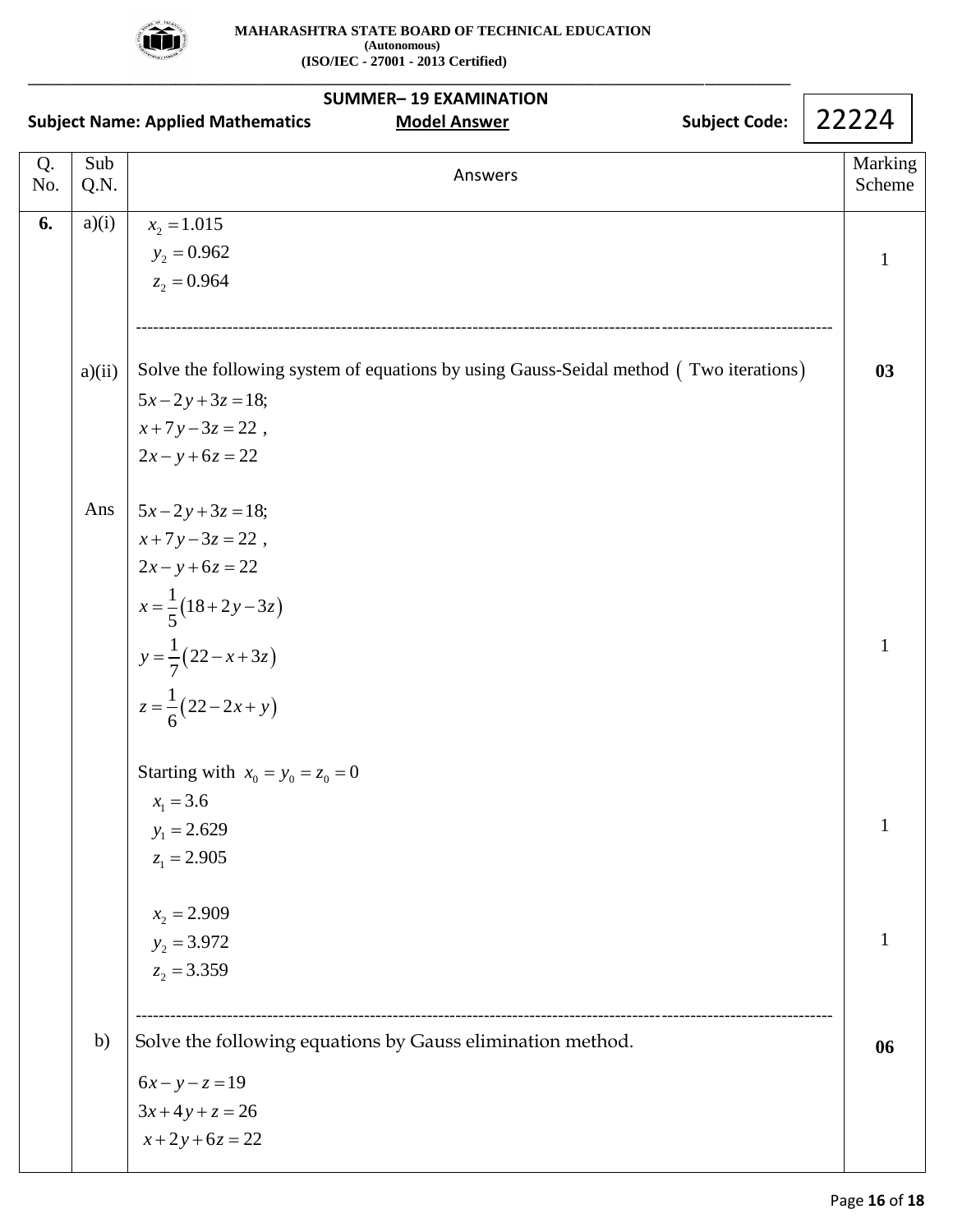

|           |             |                                                                                                                                                                                                                                                                                                                                                                                                                                                                                                                                                  |     | <b>SUMMER-19 EXAMINATION</b>                                                                        |                      | 22224             |  |
|-----------|-------------|--------------------------------------------------------------------------------------------------------------------------------------------------------------------------------------------------------------------------------------------------------------------------------------------------------------------------------------------------------------------------------------------------------------------------------------------------------------------------------------------------------------------------------------------------|-----|-----------------------------------------------------------------------------------------------------|----------------------|-------------------|--|
|           |             | <b>Subject Name: Applied Mathematics</b>                                                                                                                                                                                                                                                                                                                                                                                                                                                                                                         |     | <b>Model Answer</b>                                                                                 | <b>Subject Code:</b> |                   |  |
| Q.<br>No. | Sub<br>Q.N. |                                                                                                                                                                                                                                                                                                                                                                                                                                                                                                                                                  |     | Answers                                                                                             |                      | Marking<br>Scheme |  |
| 6.        | b)Ans       | $6x - y - z = 19$                                                                                                                                                                                                                                                                                                                                                                                                                                                                                                                                |     | $36x-6y-6z=114$                                                                                     |                      |                   |  |
|           |             | $3x+4y+z=26$                                                                                                                                                                                                                                                                                                                                                                                                                                                                                                                                     | and | $x+2y+6z=22$                                                                                        |                      |                   |  |
|           |             | $+$ $  -$                                                                                                                                                                                                                                                                                                                                                                                                                                                                                                                                        |     | $+$ $   -$                                                                                          |                      |                   |  |
|           |             | $9x+3y=45$                                                                                                                                                                                                                                                                                                                                                                                                                                                                                                                                       |     | $37x-4y=136$                                                                                        |                      |                   |  |
|           |             | $3x + y = 15$                                                                                                                                                                                                                                                                                                                                                                                                                                                                                                                                    |     | $37x - 4y = 136$                                                                                    |                      | $1+1$             |  |
|           |             | $12x+4y=60$                                                                                                                                                                                                                                                                                                                                                                                                                                                                                                                                      |     |                                                                                                     |                      |                   |  |
|           |             | $37x-4y=136$                                                                                                                                                                                                                                                                                                                                                                                                                                                                                                                                     |     |                                                                                                     |                      |                   |  |
|           |             | $+ \underbrace{\phantom{aaaaaa}}_{\text{200}} + \underbrace{\phantom{aaaaaa}}_{\text{211}} + \underbrace{\phantom{aaaaaa}}_{\text{221}} + \underbrace{\phantom{aaaaaa}}_{\text{231}} + \underbrace{\phantom{aaaaaa}}_{\text{241}} + \underbrace{\phantom{aaaaaa}}_{\text{251}} + \underbrace{\phantom{aaaaaa}}_{\text{261}} + \underbrace{\phantom{aaaaaa}}_{\text{271}} + \underbrace{\phantom{aaaaaa}}_{\text{281}} + \underbrace{\phantom{aaaaaa}}_{\text{291}} + \underbrace{\phantom{aaaaaa}}_{\text{201}} + \underbrace{\phantom{aaaaaa}}$ |     |                                                                                                     |                      |                   |  |
|           |             | $49x = 196$                                                                                                                                                                                                                                                                                                                                                                                                                                                                                                                                      |     |                                                                                                     |                      |                   |  |
|           |             | $\therefore x = 4$                                                                                                                                                                                                                                                                                                                                                                                                                                                                                                                               |     |                                                                                                     |                      |                   |  |
|           |             | $y = 3$                                                                                                                                                                                                                                                                                                                                                                                                                                                                                                                                          |     |                                                                                                     |                      |                   |  |
|           |             | $z = 2$                                                                                                                                                                                                                                                                                                                                                                                                                                                                                                                                          |     |                                                                                                     |                      | 1                 |  |
|           |             | <b>Note:</b> In the above solution, first $x$ is eliminated and then $z$ is eliminated to find the value of $y$                                                                                                                                                                                                                                                                                                                                                                                                                                  |     |                                                                                                     |                      |                   |  |
|           |             | first. If in case the problem is solved by elimination of another unknown i. e., either first y or                                                                                                                                                                                                                                                                                                                                                                                                                                               |     |                                                                                                     |                      |                   |  |
|           |             | z, appropriate marks to be given as per above scheme of marking.                                                                                                                                                                                                                                                                                                                                                                                                                                                                                 |     |                                                                                                     |                      |                   |  |
|           |             |                                                                                                                                                                                                                                                                                                                                                                                                                                                                                                                                                  |     | ------------------------                                                                            |                      |                   |  |
|           | c)          |                                                                                                                                                                                                                                                                                                                                                                                                                                                                                                                                                  |     | Using Newton-Raphson method to find the approximate value of $\sqrt[3]{100}$ (perform 4 iterations) |                      | 06                |  |
|           | Ans         | Let $x = \sqrt[3]{100}$                                                                                                                                                                                                                                                                                                                                                                                                                                                                                                                          |     |                                                                                                     |                      | $\frac{1}{2}$     |  |
|           |             | $\therefore x^3 - 100 = 0$                                                                                                                                                                                                                                                                                                                                                                                                                                                                                                                       |     |                                                                                                     |                      |                   |  |
|           |             | $f(x) = x^3 - 100$                                                                                                                                                                                                                                                                                                                                                                                                                                                                                                                               |     |                                                                                                     |                      |                   |  |
|           |             | $f(4) = -36 < 0$                                                                                                                                                                                                                                                                                                                                                                                                                                                                                                                                 |     |                                                                                                     |                      | $\frac{1}{2}$     |  |
|           |             | $f(5) = 25 > 0$                                                                                                                                                                                                                                                                                                                                                                                                                                                                                                                                  |     |                                                                                                     |                      | $\frac{1}{2}$     |  |
|           |             | $f'(x) = 3x^2$                                                                                                                                                                                                                                                                                                                                                                                                                                                                                                                                   |     |                                                                                                     |                      |                   |  |
|           |             | Initial root $x_0 = 5$<br>:. $f'(5) = 75$                                                                                                                                                                                                                                                                                                                                                                                                                                                                                                        |     |                                                                                                     |                      | $\frac{1}{2}$     |  |
|           |             | $x_1 = x_0 - \frac{f(x_0)}{f'(x_0)} = 5 - \frac{f(5)}{f(5)} = 4.6667$                                                                                                                                                                                                                                                                                                                                                                                                                                                                            |     |                                                                                                     |                      |                   |  |
|           |             |                                                                                                                                                                                                                                                                                                                                                                                                                                                                                                                                                  |     |                                                                                                     |                      |                   |  |
|           |             | $x_2 = 4.6667 - \frac{f(4.6667)}{f(4.6667)} = 4.6417$                                                                                                                                                                                                                                                                                                                                                                                                                                                                                            |     |                                                                                                     |                      | 1                 |  |
|           |             |                                                                                                                                                                                                                                                                                                                                                                                                                                                                                                                                                  |     |                                                                                                     |                      |                   |  |